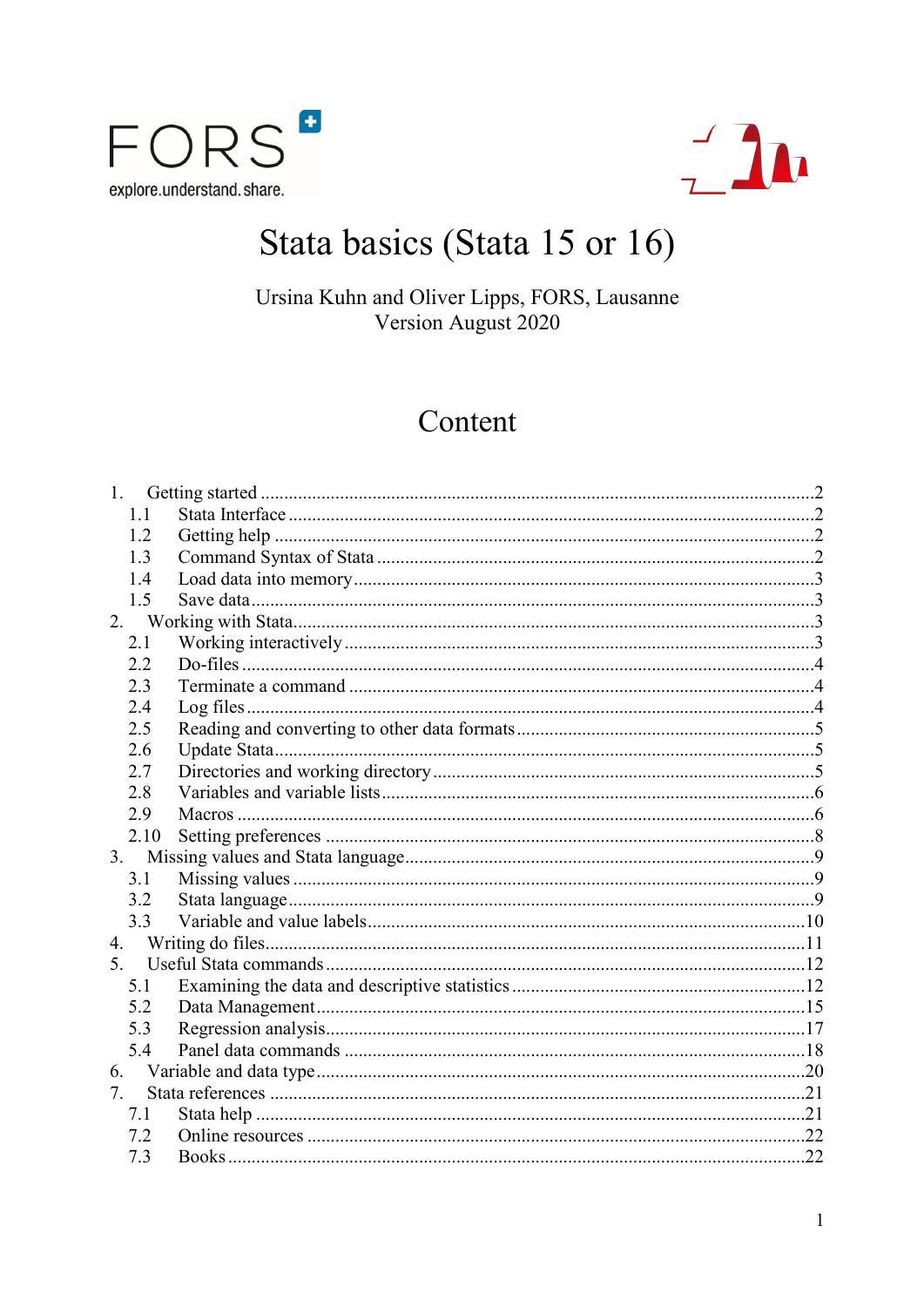## <span id="page-1-0"></span>1. Getting started

## <span id="page-1-1"></span>1.1 Stata Interface

- The essential windows are:
	- o **Variables**: shows the variables in the current (open) dataset
	- o **Command**: type the Stata command here
	- o **Results**: shows the results
- You can open other windows under Window, e.g. the **Review window**, which shows the Stata commands that you have used. Or you can simply close windows you do not use
- Data can be viewed by clicking on the icon  $\Box$  or  $\Box$ , or with the commands browse or edit (see section 5 for more details).

## <span id="page-1-2"></span>1.2 Getting help

- If you do not know the name of a command: type search keyword, e.g. **search crosstab**
- If you know the command: type **help** *command,* e.g. **help regress** (help can be abbreviated to **h**. This is useful if help is used very often)
- You can also use the Help menu: Help > Search or Help > Stata Command

## <span id="page-1-3"></span>1.3 Command Syntax of Stata

All Stata commands have the following structure.

```
.[bysort varlist1:] command [varlist2] [weight] [if exp] [in ##] 
[using filename] [, options]
```
Commands not in square brackets are mandatory, those in square brackets optional. Options follow a comma (,). Almost all commands can be abbreviated (as long as they are uniquely identifiable). In the help, the underlined part shows the (leading) characters necessary to uniquely identify the command. Single commands must be in one line (if the line size is not long enough, use the "line breaker" ///; see below)

Example (the example data file **shp04\_p\_user** needs to be in the path **M:\SHP\Data\**):

```
use M:\SHP\Data\shp04 p user if filter04==0, clear
```

```
bysort plingu: tabstat p04c44 [aweight=wp04t1s] if p04c44>-1 & 
p04c44<11, statistics(N mean sem)
```
If the data is already sorted, the prefix **bysort** can be abbreviated by **by.**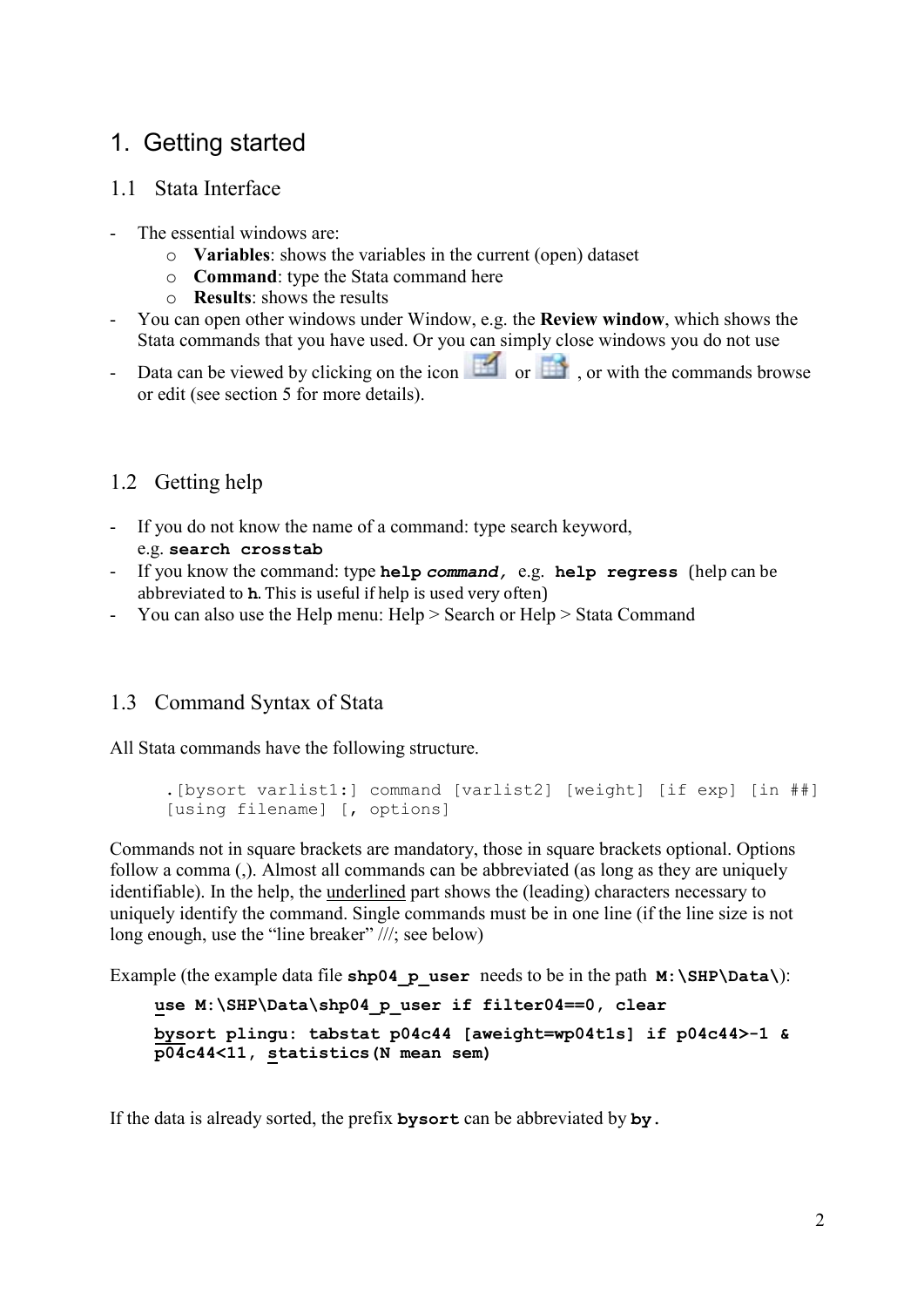## <span id="page-2-0"></span>1.4 Load data into memory

- Before starting to use a dataset, make sure that the previous dataset has either been saved or cleared from the memory. Type **clear** (either on a separate line or as an option of the **use** command)
- To open a dataset from the Menu: select **File > Open**
- To open a dataset (e.g. the file shp08\_p\_user) using the Stata command **use**:
	- $\circ$  if the dataset is in the current working directory (see section 2.4)

```
use shp08_p_user, clear
```
 $\circ$  if the dataset is NOT in the current working directory, you need to type the full pathname, e.g.

```
use M:\shpdata\shp08_p_user, clear
```
If the directory with the dataset contains blanks (""), you must use "" to indicate the path:

**use "c\my directory with SHP data\shp08\_p\_user", clear**

## <span id="page-2-1"></span>1.5 Save data

- The command **save** *filename***, replace** saves your data file. The **replace** option replaces the old file with the same name.

for example

```
save M:\statacourse\file1, replace
```
- Note that Stata files have the extension .dta. This extension need not be specified when loading or saving datafiles.
- Typing **compress** before saving data decreases the size of the variables in the data file. **compress**

```
 save file1, replace
```
## <span id="page-2-2"></span>2. Working with Stata

There are different ways to work with Stata. You can click through the menu (generally NOT recommended), work interactively with the command window (recommended only when trying a command) or use do files (recommended). There are many advantages for the use of do files.

## <span id="page-2-3"></span>2.1 Working interactively

Stata can be used interactively by typing commands in the command window or in some cases by using the drop down menu at the top. This is useful if you just check the data, but do not want to save the commands to be reused later.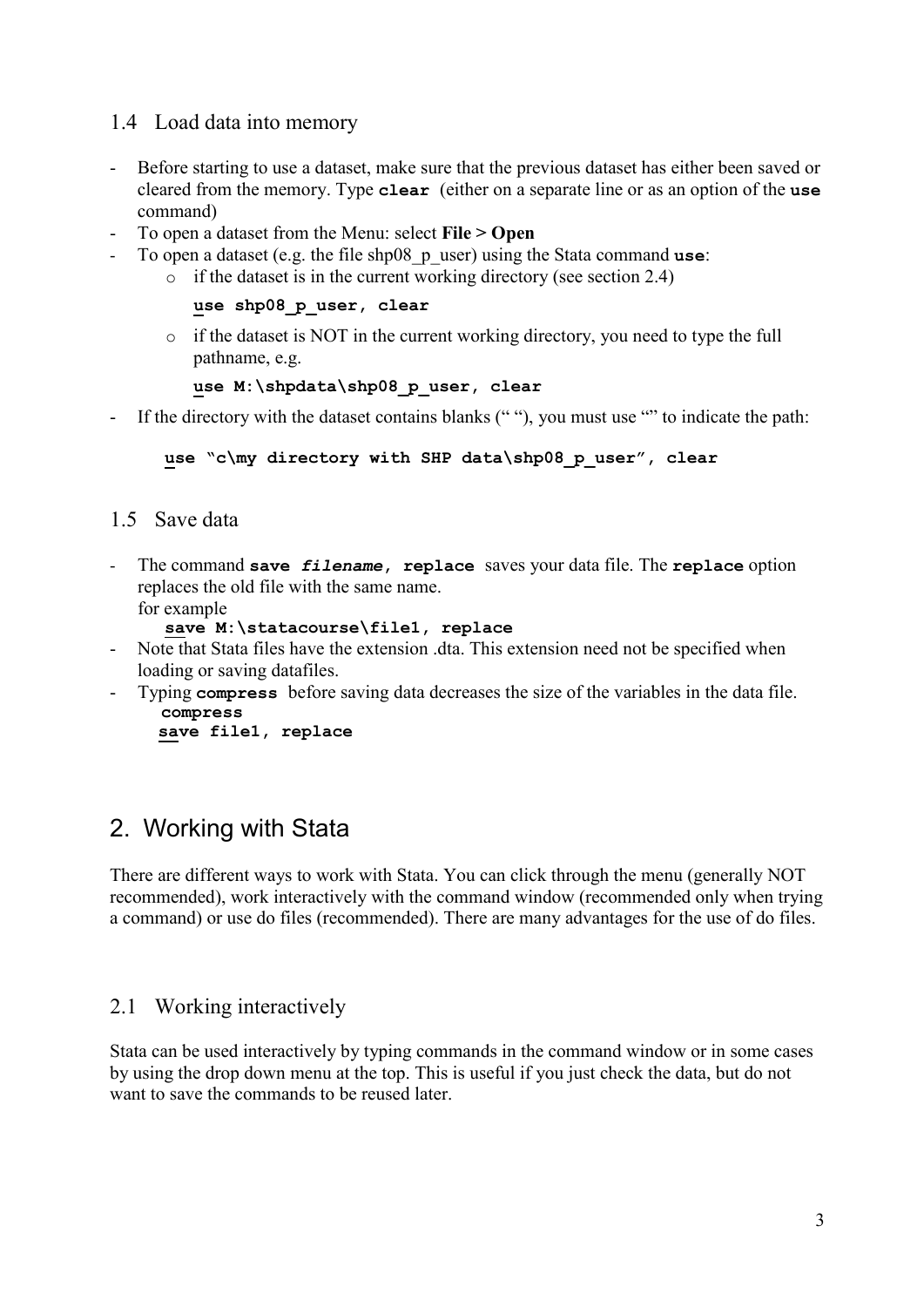### <span id="page-3-0"></span>2.2 Do-files

Stata can also be used to run a collection of commands which are stored in a do-file. Working with do files has many advantages. Most importantly, they save a lot of time, but they also document and ensure reproducibility of your work. A number of journals request program syntax for other researchers to be able to reproduce the results from your paper.

- To open Stata's do-file editor type **doedit** or select from the menu Window > Do-file

Editor > New Do-file or click on the icon  $\mathbb{E}$  . A do-file will open then.

To execute commands or several connected command lines written in the do-file, mark

them and either type Ctrl D, select **Tools > Do**, or click on the item . If you do not select specific lines, all commands (the whole program) are executed.

- To execute an entire do-file, type **do** *filename*

Example:

**\*\*\*\*\*\*\*\*\*\*\*\*\*\*\*\*\*\*\*\*\*\*\*\*\*\*\*\*\*\*\*\*\*\*\*\*\*\*\*\*\*\*\*\*\*\*\*\*\*\*\*\*\*\*\*\*\*\*\*\*\*\* \* a star (\*) can be used for comments. Lines starting with a \* \* are not interpreted. /\* this is also not interpreted \*/ \* Example of a Stata do file: \* with the name c:\mydir\stataexercises\myfirststatafile.do \* Version 12 at June 12, 2013 log using beispiel.txt, text replace /\* opens a ascii textfile and writes the commands and the output into that file \*/ set more off // output window scrolls through cd c:\mydir\stataexercises // set working directory sysuse auto, clear // loads data into memory describe, short // short data description scatter price weight // graph relationship of price and weight summarize price weight foreign // summarizes the variables specified regress price weight foreign // regress price on weight and foreign**

**log close // closes the logfile**

#### <span id="page-3-1"></span>2.3 Terminate a command

If Stata takes too long to process a command or a program (error or convergence problems) you can terminate the command or a program by clicking the icon

## <span id="page-3-2"></span>2.4 Log files

Log files store session output including commands.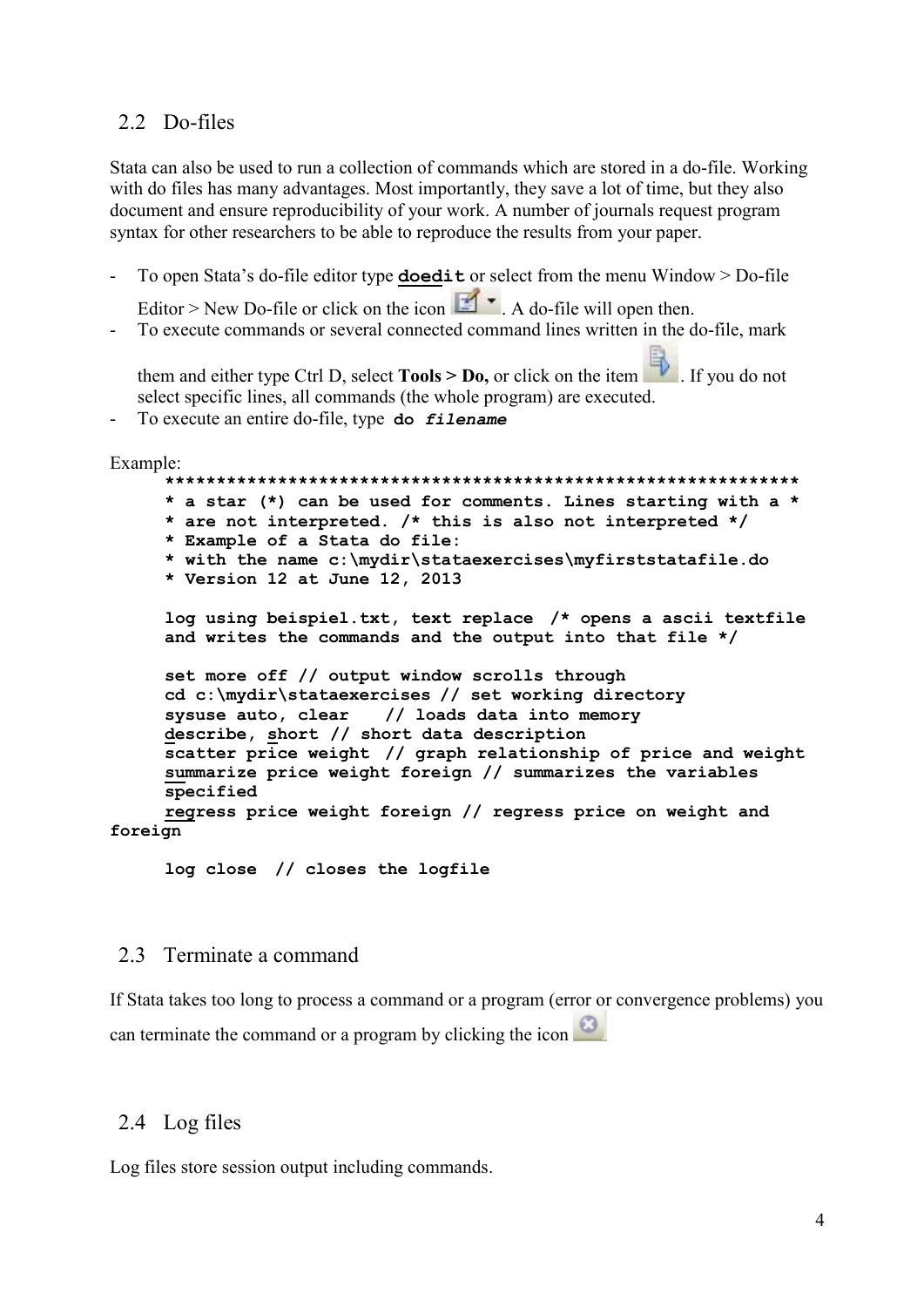- Note: you must open a log file at the start of the session. Results cannot be captured in a log file in retrospect.
- Results log files can be created in different formats:
	- o ascii format: **log using** *mylog***.txt** (most convenient when opened later in another text editor)
	- o SMCL format: **log using** *mylog***.smcl** (not recommended)
- Log files commands:
	- o To replace the log file with same name: **log using** *mylog***.txt**, **replace**
	- o To append to the log file with the same name: **log using** *mylog***.txt**, **append**
	- o To stop logging or to close the log file: **log close**
	- o To temporarily switch log off : **log off**; to temporarily switch log on: **log on**

## <span id="page-4-0"></span>2.5 Reading and converting to other data formats

Stat/Transfer (http://www.stattransfer.com) is a very useful file format conversion program (to and from, for example, Stata, SAS, SPSS, R, ascii).

Data can also be transferred to/from Stata to other formats using e.g. the following commands: **infile**, **infix** (ascii data), **insheet** (spreadsheets, such as excel)**, fdause, fdasave** (SAS transport files). See also the Stata command **import** for importing data into Stata.

## <span id="page-4-1"></span>2.6 Update Stata

Stata has many user-written commands which can be downloaded from the internet. You also should keep your Stata up to date. You do this by typing **update** and follow the instructions given.

## <span id="page-4-2"></span>2.7 Directories and working directory

The working directory is the directory where Stata searches for and saves files if no file location is indicated. By default, Stata considers the path Stata (where the executable file is installed) as the working directory (e.g., C:\Program Files\Stata).

By working in the working directory, you save a lot of time by using macros (see below). Doing so, you must define a directory once in your program (at the beginning). This is especially important if you work with many different data files, on different computers, or with other people, or often change directories of your files.

- The current working directory can be seen at the bottom left of the screen or by typing **cd**.
- To change the working directory: type **cd** *mydirectory* (where mydirectory is the new working directory of your choice).
- You can change the default directory in the profile.do file (see chapter [2.10\)](#page-7-1).

For example, instead of writing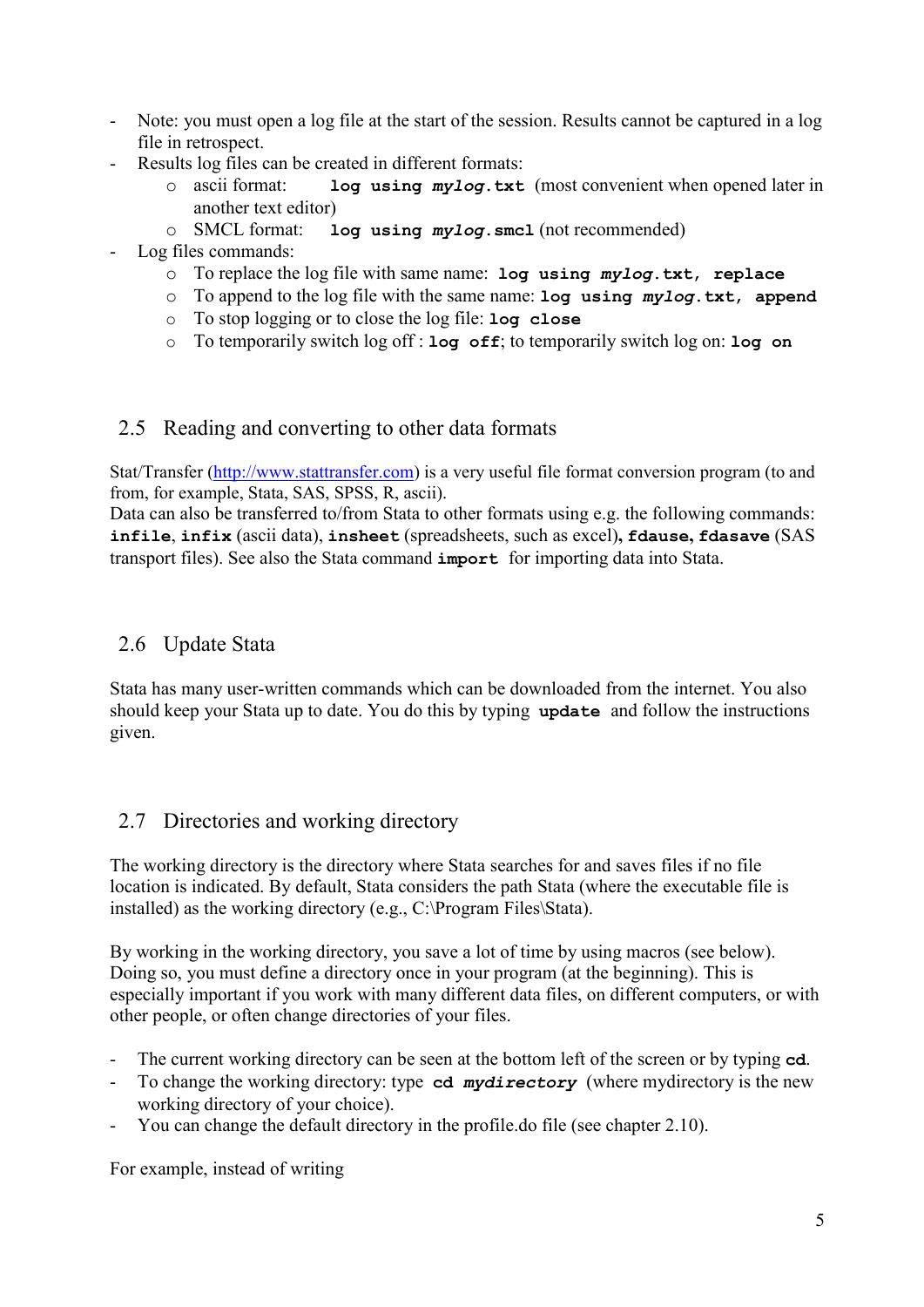```
use M:\shpdata\shp08_p_user, clear
you may want to write
             cd M:\shpdata // if this is not yet your working directory: set working directory
             use shp08_p_user, clear
The command
             dir
lists all data sets in your current directory.
```
## <span id="page-5-0"></span>2.8 Variables and variable lists

Stata distinguishes between two types of variables: string and numeric variables. String variables may contain both characters and numbers, numeric variables only numbers. Generally – if possible - commands apply to all variables if no variables are specified in a command. The specification "-" denotes a range of variables, e.g. **x-z** denotes all variables in the dataset that are between x (including) and z (including). The command **order varlist** orders the variables in a specific order, e.g., **order a x s y1.** The command **aorder** orders the variables in the dataset alphabetically.

## <span id="page-5-1"></span>2.9 Macros

Macros are very powerful tools to automatise your work. A macro is an abbreviation for a string (e.g. a working directory, a wave identifier, a list of variables) or a value. Instead of repeating the same list of variables, model specifications, directory locations etc., macros are very useful.

#### **Local and global macros**

Stata has two types of macros: local macros and global macros. Local macros can be used only within the do-file or ado-file in which they are defined. When the program ends, the macro disappears. Global macros remain stored in Stata until they are deleted, overwritten or you exit Stata. Therefore, global macros should be used with care.

Global macros are defined by the command **global**, for instance to create a macro called sschool:

#### **global sschool M:\summer\_school\panel\exercise\**

To use the global macro later, we type \${sschool} or \$sschool, and Stata replaces this expression as defined in the global command. Note that we need "" if the macro has embedded blanks (as always if we indicate a directory with embedded blanks)

#### **global mlwinpath C:\Program Files (x86)\MLwiN v2.35**

To change to this directory, we write:

```
cd "${mlwinpath}"
```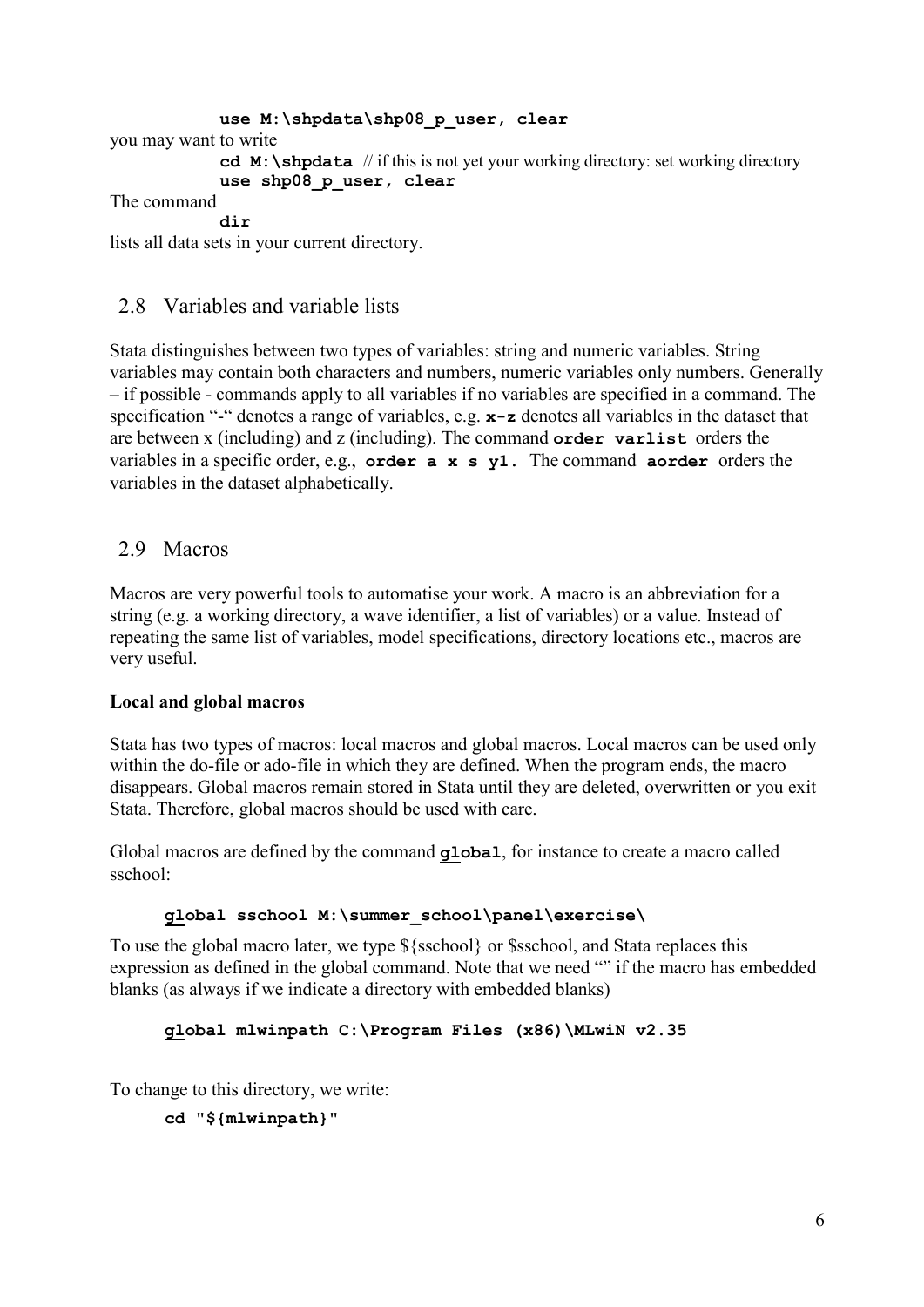Local macros are defined by the command **local**. For instance, to create a macro called xvarlist (which contains the variable names age agesq income incomesq married):

#### **local xvarlist age agesq income incomesq married**

To use the local macro later, we type `xvarlist' (on the keyboard ` is SHIFT `; just left to the backspace key) and Stata replaces this expression as defined in the local command. Local macros are most often used to program loops (see below).

## **Illustration: global macros for directories**

We illustrate the use of macros with directories. Suppose that you use different directories on your computer when working with the SHP data. In one directory, you have the original shp data (e.g. directory **M:\shpdata\)**and in another you store the data sets, dofiles and logfiles you create (e.g. directory **M:\panel\exercise)**. In order to avoid typing the entire directory name every time you want to change your directory, you can define macros for the directory name. This is particularly convenient if you change between different computers: you only have to change the directory once (in the macro definition), and do not have to change this otherwise in your syntax.

This is how you define your directories as macros:

```
global ex M:\panel\exercise\
global data M:\shpdata\
global temp C:\temp\
```
You then may use this macros later, e.g.

```
cd $ex // change the default directory for this stata session
use ${data}shp08 p user, clear // note the {} if a text is added
save exercise1, replace
```
## **Illustration: global macros for variable lists**

Global macros are as well useful for defining lists of variables. If for instance, we want to test the effect of age, age squared, income, income squared and marital status on life satisfaction using different models, we define a global macro containing the explanatory variable. We can call this global macro xvarlist.

#### **global xvarlist age agesq income incomesq married**

To test our models, we then make use of our macro:

```
reg happiness ${xvarlist} // OLS regression
ologit happiness ${xvarlist} // Ordered logistic regression
xtreg happiness ${xvarlist}, i(id) fe // Panel fixed effects 
model
```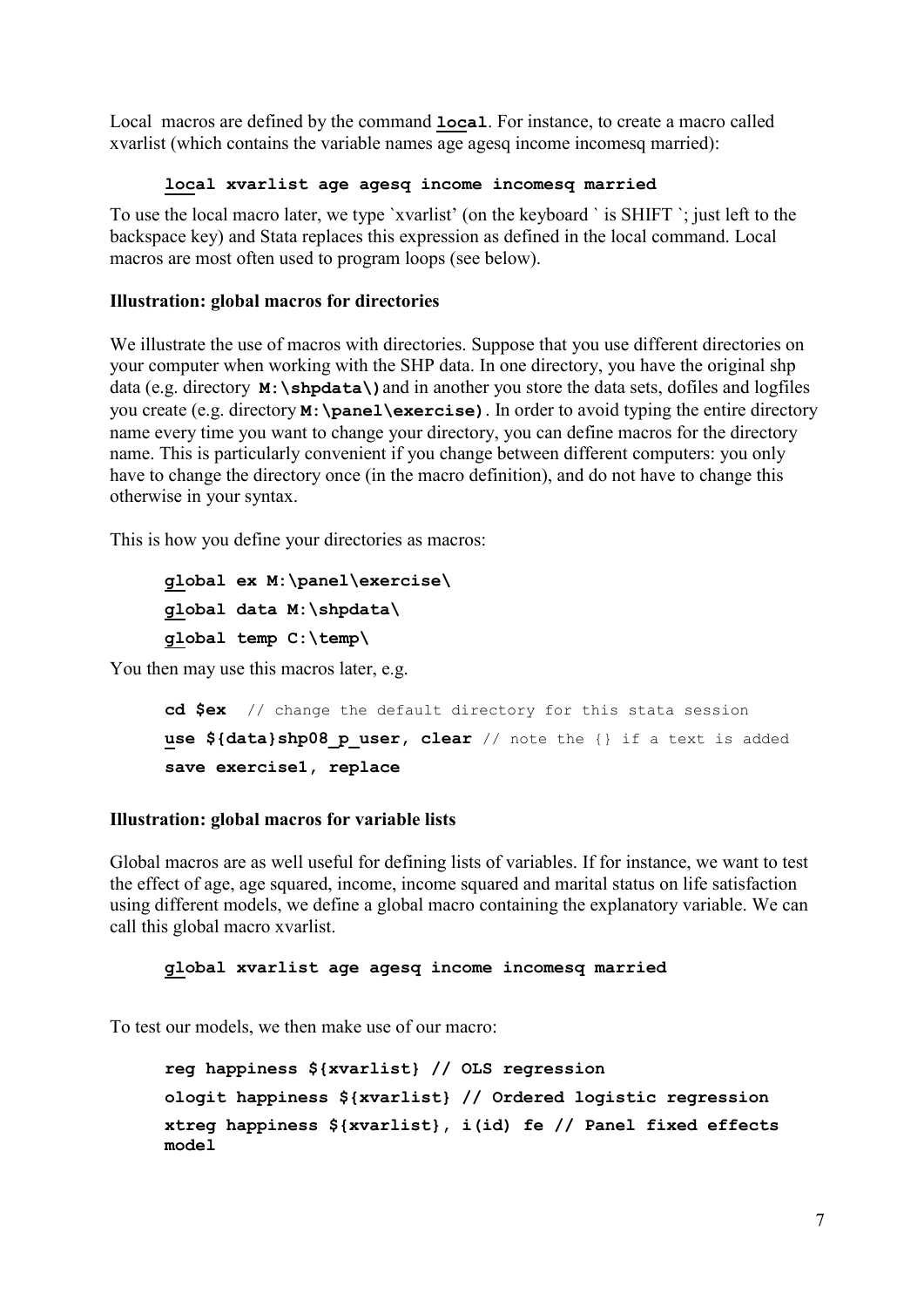The advantage of using a global macro in this case is to avoid typing the same list of variables several times. Furthermore, if we want to add, change or remove a variable in the model, we only have to modify this in the definition of the global macro. This not only saves time, but also avoids a potential source of error.

#### **Illustration: local macros in loops**

Local macros are often used in loops. In the following example, we use the local macro y to merge all files of the SHP from 1999 to 2008:

```
use shp99_p_user, clear
foreach y in 00 01 02 03 04 05 06 07 08 {
     merge 1:1 idpers using shp`y'_p_user, nogen /* care when 
     copy-pasting the single quote ' !!! */
}
```
## <span id="page-7-1"></span><span id="page-7-0"></span>2.10 Setting preferences

#### **Change preferences (set commands)**

Scrollback buffer in the Results window: the number of lines of output that can be retrieved by scrolling the Results window is controlled by the command **set scrollbufsize #**

Where  $10,000 \leq \# \leq 500,000$ , for instance **set scrollbufsize 500000** (if you have enough memory)

Line size: The length of a line before wrapping is controlled by the command **set linesize #** 

For example **set linesize 80**

- Type **set more off, permanently** if you want Stata to show all the output at once, i.e., to stop Stata from halting when one output screen is full.

## **Profile.do**

Instead of setting your preferences every time you open a Stata session, you can save your preferences in a do file with the name profile.do. When Stata is launched, it looks for a do-file named profile.do. If profile.do is found in one of the system directories, Stata runs it.

A personal profile.do file should be stored in the directory where Stata has been installed (e.g., C:\Program Files\Stata14) and could look as follows:

```
set more off, perm
global MLwiN_path `"C:\Program Files (x86)\MLwiN 
v2.35\MLwiN.exe"'
```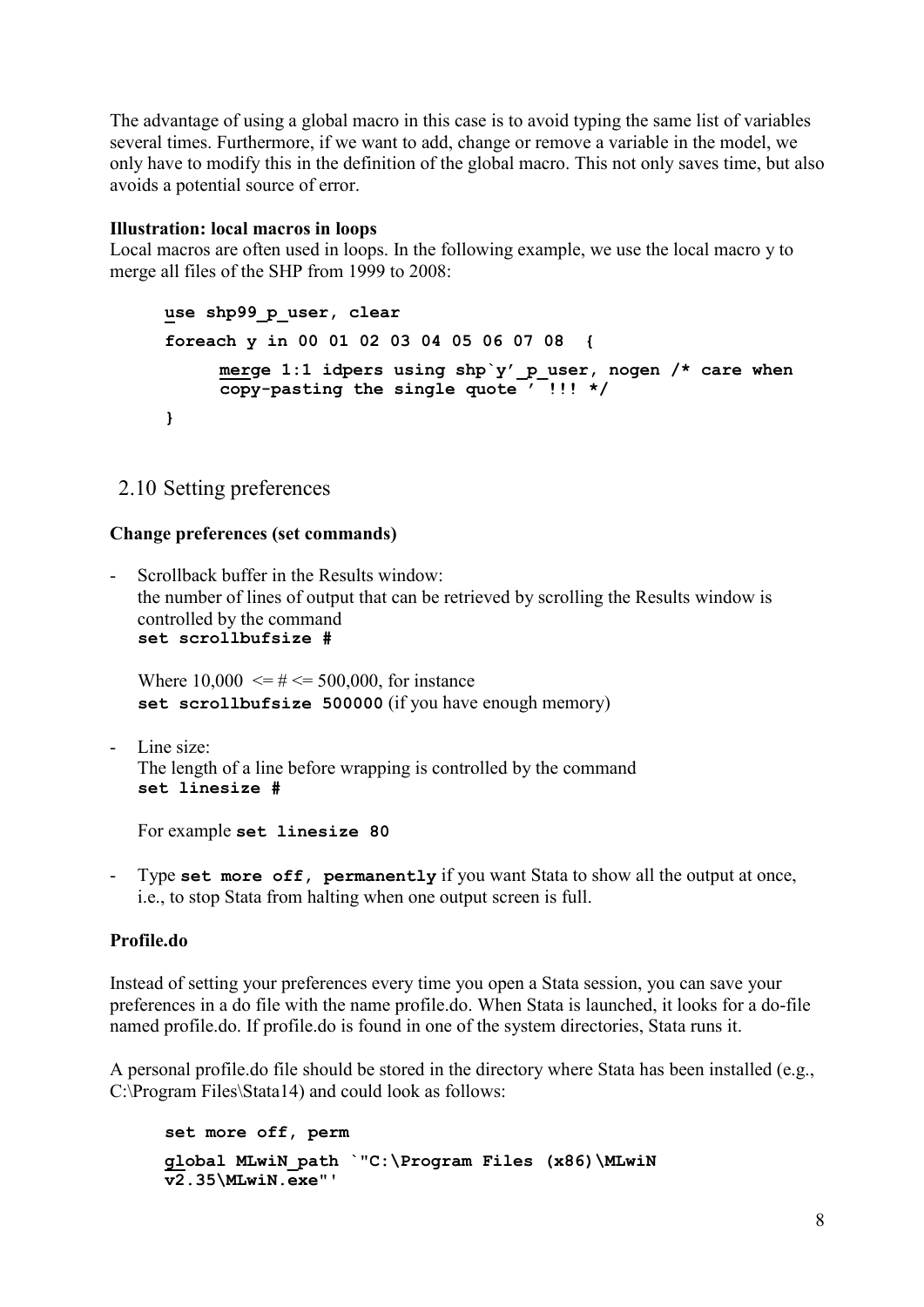```
set logtype text, perm
cd M:\shpdata
```
## <span id="page-8-0"></span>3. Missing values and Stata language

<span id="page-8-1"></span>3.1 Missing values

Missing values in numeric variables have to be defined with the symbol ".". Different categories of missing values can be assigned by .a, .b, .c, etc. This can e.g. be useful with survey data to distinguish missing values because a question has not been asked (nonapplicable) from missing values resulting from non-response. For string variables (as opposed to numeric variables), missing observations are denoted by blank double quotes ("").

In data files, missing data may be defined otherwise. For example in the SHP, missing values are denoted by negative values with the following categories:

- -1 does not know -2 no answer
- -3 inapplicable

In Stata, these negative values are treated as any other value. For instance, when calculating mean income, a value of -3 is treated as an income of -3. To avoid false results, such missing values have to be recoded into missing values (., .a, .b, etc.) or have to be excluded from the analysis using if qualifiers (e.g. if income>0). For details and syntax examples on how to deal with missing data in the SHP, see the recode example in section 5 of this documentation.

Missing values are defined as the highest possible number. The missing codes .a, .b, .c etc. are treated as being larger in magnitude than "." (that's to say  $\ldots$  a $\lt$ . a $\lt$ .  $\lt$ .  $\lt$  etc.). Commands involving > thus include all missing values. For example, the command

#### **count if income >= 1000000**

not only counts the number millionaires, but also the observations with missing data. To count the number of millionaires, we would need the command

**count if income >= 1000000 & income<.**

## <span id="page-8-2"></span>3.2 Stata language

Stata is case sensitive! This means for example that A is another variable than a.

- Arithmetic operators

```
ADDITION +
SUBTRACTION
MULTIPLICATION *
DIVISION
EXPONENTIATION ^
```
Logical operators NOT  $\sim$  or !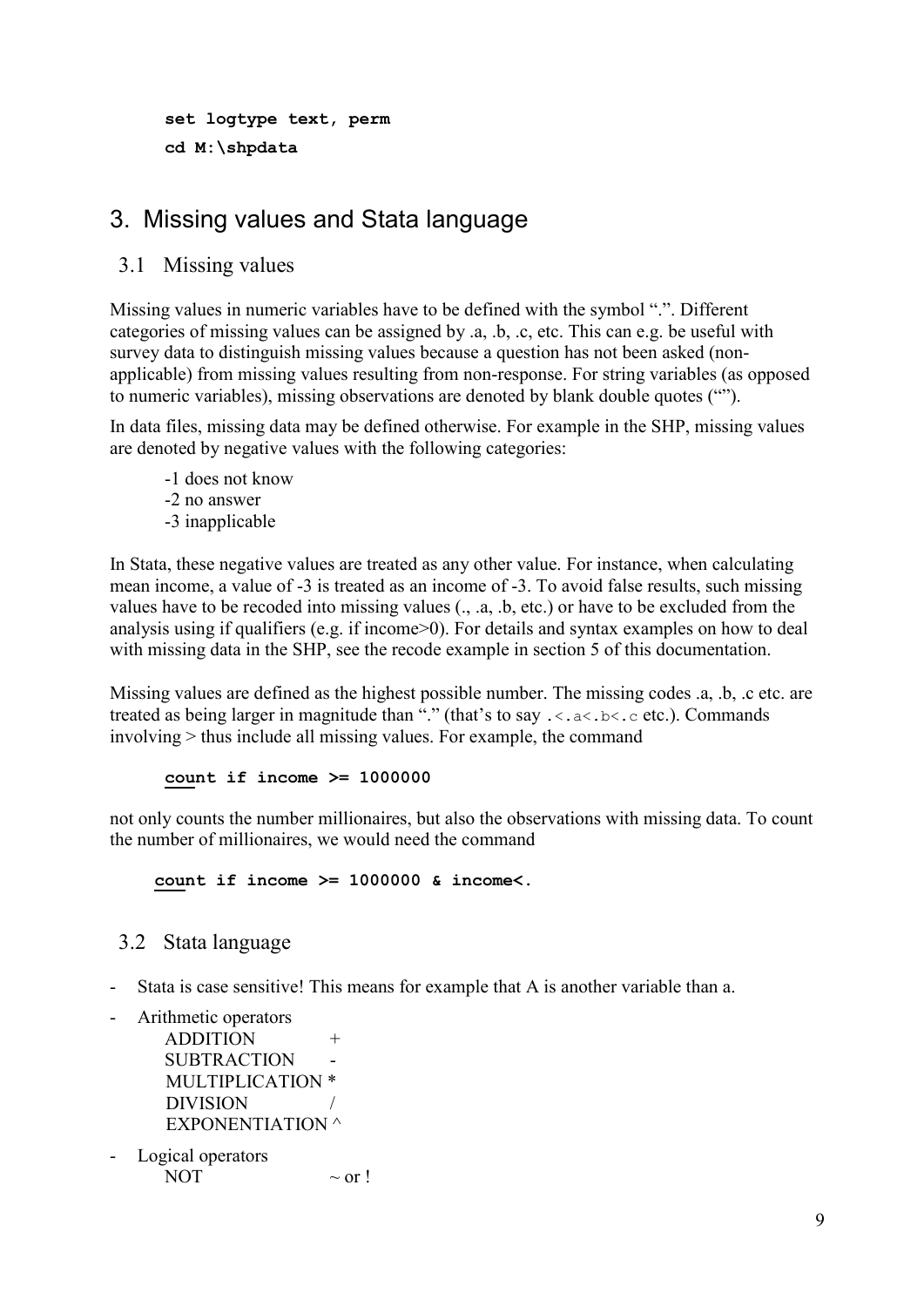OR |  $AND$  &

Relational operators

| <b>GREATER THAN</b> | $\gt$   |
|---------------------|---------|
| GREATER EQUAL >=    |         |
| <b>SMALLER THAN</b> | $\,<\,$ |
| SMALLER EQUAL $\le$ |         |
| <b>EQUAL</b>        |         |
| <b>NOT EQUAL</b>    | $l =$   |

- Placeholders

**?** stands for any single letter or any single number.

**\*** stands for an arbitrary number of letters or numbers (any character string).

Example 1:

#### **keep idpers p??c44**

keeps the variables **idpers p00c44 p01c44 p02c44 p03c44** etc. in the data set. Note that the variable p99c44 does not exist because this variable c44 (satisfaction with life in general) was not (yet) asked in the SHP 1999.

Example 2**:** 

#### **drop id\***

drops all variables starting with a "id", such as idpers, idhous, idmoth, idint, etc.

Prefacing a command with capture means that the command is executed if possible, but Stata does not stop and does not give an error message otherwise.

#### For example,

#### **capture log close**

closes the open log file if a log file is open. If no log file is open, Stata does nothing and continues with the next command in the do-file.

#### **capture drop \_merge**

deletes the variable merge if there is a variable with this name. If there isn't such a variable, Stata does nothing and continues with the next command in the do-file.

## <span id="page-9-0"></span>3.3 Variable and value labels

#### **Variable labels**

Variable labels describe the variable in more detail than the variable name, as e.g. below

| variable name | variable label                                                     |
|---------------|--------------------------------------------------------------------|
| p08p10        | political position: left, right                                    |
| p08w77        | current main job: number of hours worked per week                  |
| educat08      | highest level of education achieved, $grid + individual, 11$ codes |

Variable labels can be assigned by the following command: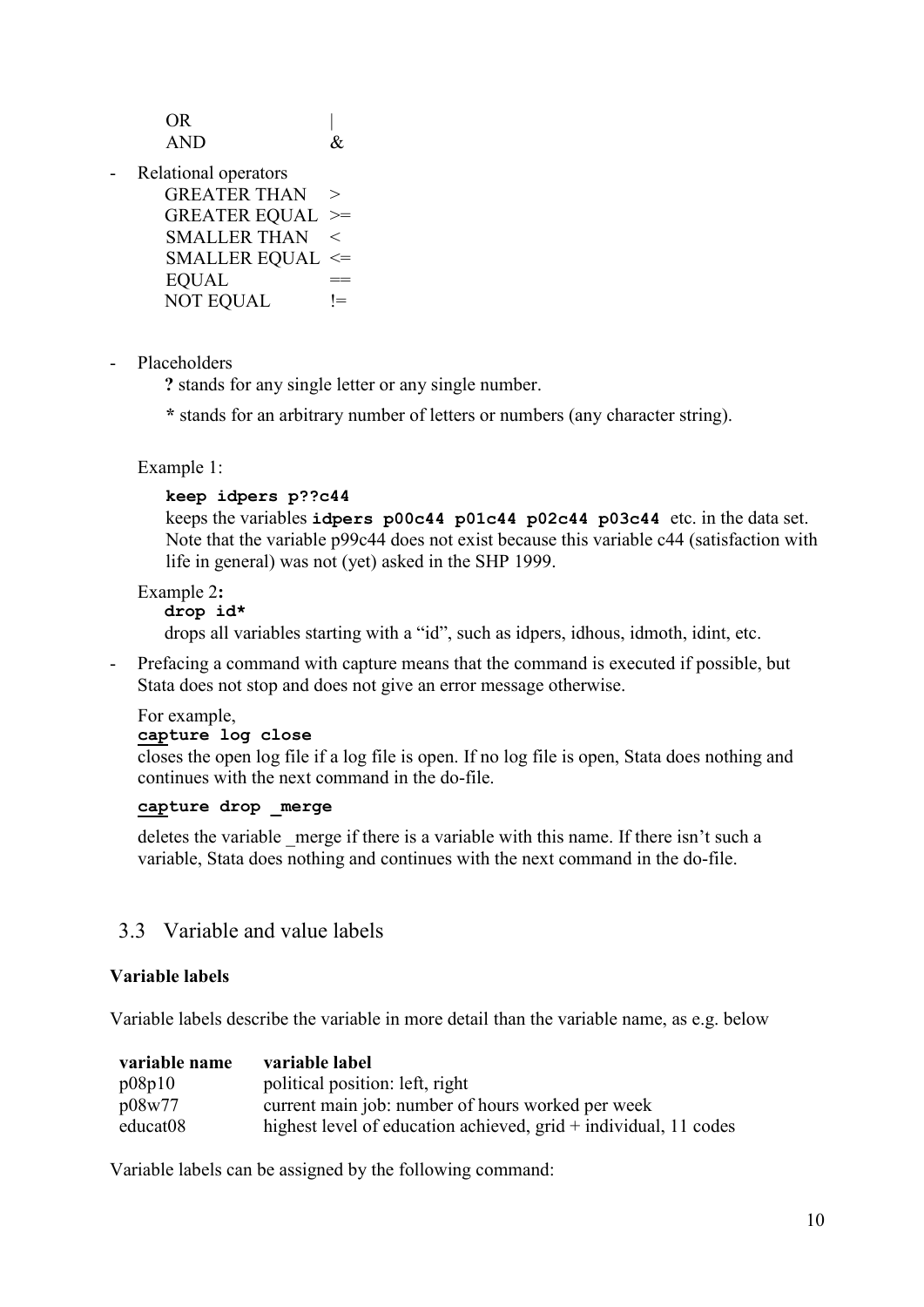#### **label variable p08p10 "political position: left, right"**

The variable labels can be seen in the variables window in Stata, or with the **codebook** or **describe** command.

#### **Value labels**

Value labels assign text labels to the numeric values of a variable. Unless a variable has an inherent metric, all categorical variables should have value labels. Stata assigns labels in two steps. In the first step, a label is defined (what is the meaning of each value?) with the command **label define**. In the second step, value labels are assigned to a variable (command **label value**).

For example, to assign "no" to 0 and "yes" to 1 (here for the variables married and widowed), we use the following commands:

```
label define yesno 0 "no" 1 "yes"
label value married yesno
label value widowed yesno
```
See help label for the various commands and options of the label commands.

## <span id="page-10-0"></span>4. Writing do files

#### **What belongs in a do file?**

Always write a version statement at the beginning of a do file (because some things are version-specific. Stata is backward compatible, older versions can always be run using a later version, e.g. Stata6 versions can be run on a Stata14 engine).

#### **Changing lines**

Unless preferences are set differently, every new line refers to a new command. To continue with the same comment on the next line, use  $\frac{1}{1}$  Leave a blank before the  $\frac{1}{1}$  and start the new line with a blank. From Stata 16 on, you can continue writing without having to write ///. Stata changes the line automatically without changing the line number (see left column in the do file)

#### **Comments**

Do files should be commented. There are different ways to write comments:

- Everything behind /\* is a comment until Stata finds a \*/, independently of whether /\* and \*/ are on the same line or on different lines.
- \* typed as the first character of a line starts a comment
- // starts a comment, the comment ends at the end of a line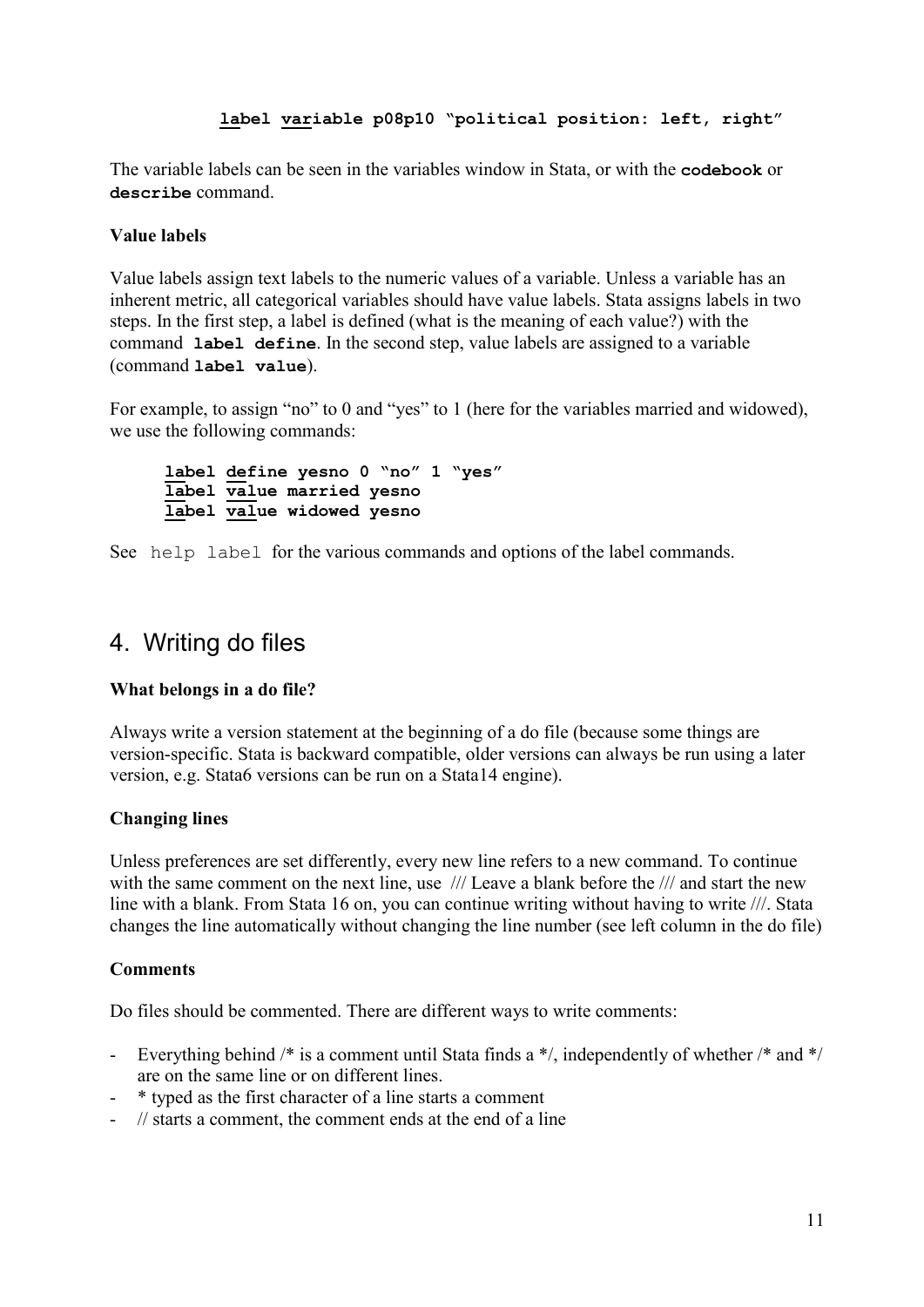## <span id="page-11-0"></span>5. Useful Stata commands

As said, commands can be abbreviated. For instance, it is possible to only write **su** instead of **summarize**. When presenting the commands below, only the letters underlined are required to use a command (e.g., summarize).

## <span id="page-11-1"></span>5.1 Examining the data and descriptive statistics

It is essential to check the data before using it and carrying out analysis. You should look whether the data look plausible, whether and how missing values are defined. When reading data from other formats into Stata, you should check that all the variables and observations are there and in the correct format. Most importantly, check the correct import of missing values.

Data can be weighted when doing descriptive statistics or modelling. Generally three weighting types are important:

**fweight** (frequency weight): indicates how often an observation is present in the data **aweight** (analytic weight): is used for data with aggregated variables. E.g., a dataset contains mean income of a group of people. The weighted income takes the number of people into account.

**pweight** (probability weight): for data from samples with unequal selection probability

#### Example: **tabstat p04c44 if p04c44>-1 & wp04t1s>0 [aweight=wp04t1s], s(N mean sem)**

#### **browse, edit**

With the browse and edit commands, you can have a look at the data in the data editor. The difference between the browse and the edit commands is that data can be changed manually with the edit command (editing in the data editor is not recommended since the data is not reproducible).

Alternatively, the data can be looked at by clicking at the icons  $\Box$  or  $\Box$ 

For large data sets, it may be useful to specify which variables or observations you want to look at, e.g.

#### **browse idhous idpers idspou08 age08**

#### **List**

With the list command, you can look at the data in the result window. The list command without any further specification is only useful for very small data sets. For larger data sets, you should specify which cases and/or variables you want to look at. For example, the command

**list idpers age0? p0?c44 in 1/30**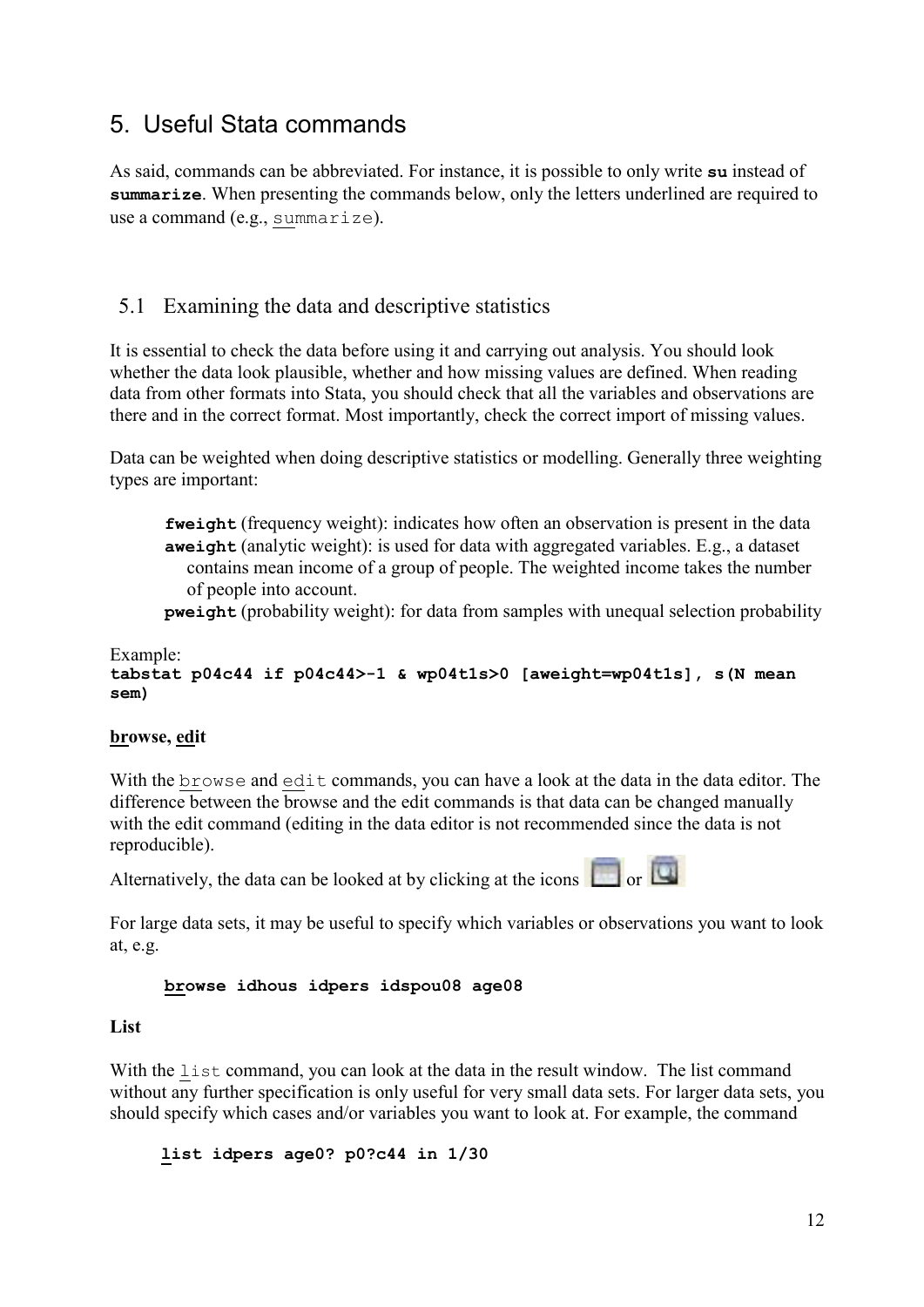lists the variables idpers, age0?, and p0?c44 of the first 30 observations in the data set (note the placeholder ?).

#### **Describe**

The describe command gives you information about the data set (date of creation, number of variables, number of observations, size) as well as a list of all variable. For each variable it displays the variable type (see section 7 of this handout), the display format and the variable name:

#### **describe**

| obs:<br>vars:<br>size: |      | 6,904<br>3 | Contains data from shp08 p user.dta | 89,752 (99.9% of memory free)        | 22 Dec 2009 09:31                            |
|------------------------|------|------------|-------------------------------------|--------------------------------------|----------------------------------------------|
|                        |      |            |                                     | storage display value                |                                              |
| variable               | name | type       |                                     | format label                         | variable label                               |
| idpers                 |      | long       | 812.0q                              | idpers                               | identification number of person              |
| aqe08                  |      |            | byte $88.0q$                        | age08                                | age in year of interview                     |
| i08empyn               |      | long       | %12.0a                              | i08empyn                             | income from employment: annual<br>amount net |
| Sorted by:<br>Note:    |      |            |                                     | dataset has changed since last saved |                                              |

If you specify variables after the describe command, it gives you only the information about these variables. A "short" data description is available after desc, s (describe, short)

## **Inspect**

produces simple (not graph-based) histograms of variables and number of observations with negative, zero, positive, or missing values, and the number of unique values.

#### Example: **inspect p99a96**

| p99a96:                  |                    |      |                              | Number of Observations          |                                    |             |  |  |
|--------------------------|--------------------|------|------------------------------|---------------------------------|------------------------------------|-------------|--|--|
| $\#$<br>#<br>#           |                    |      | Negative<br>Zero<br>Positive | Total<br>10352<br>1292<br>14218 | Integers<br>10352<br>1292<br>14218 | Nonintegers |  |  |
| #<br>#<br>#<br>$\bullet$ |                    |      | Total<br>Missing             | 25862                           | 25862                              |             |  |  |
| $-3$                     | (66 unique values) | 1920 |                              | 25862                           |                                    |             |  |  |

#### **histogram**

produces a (graph-based) histogram of the continuous variable specified.

**histogram i08eqon if i08eqon>0**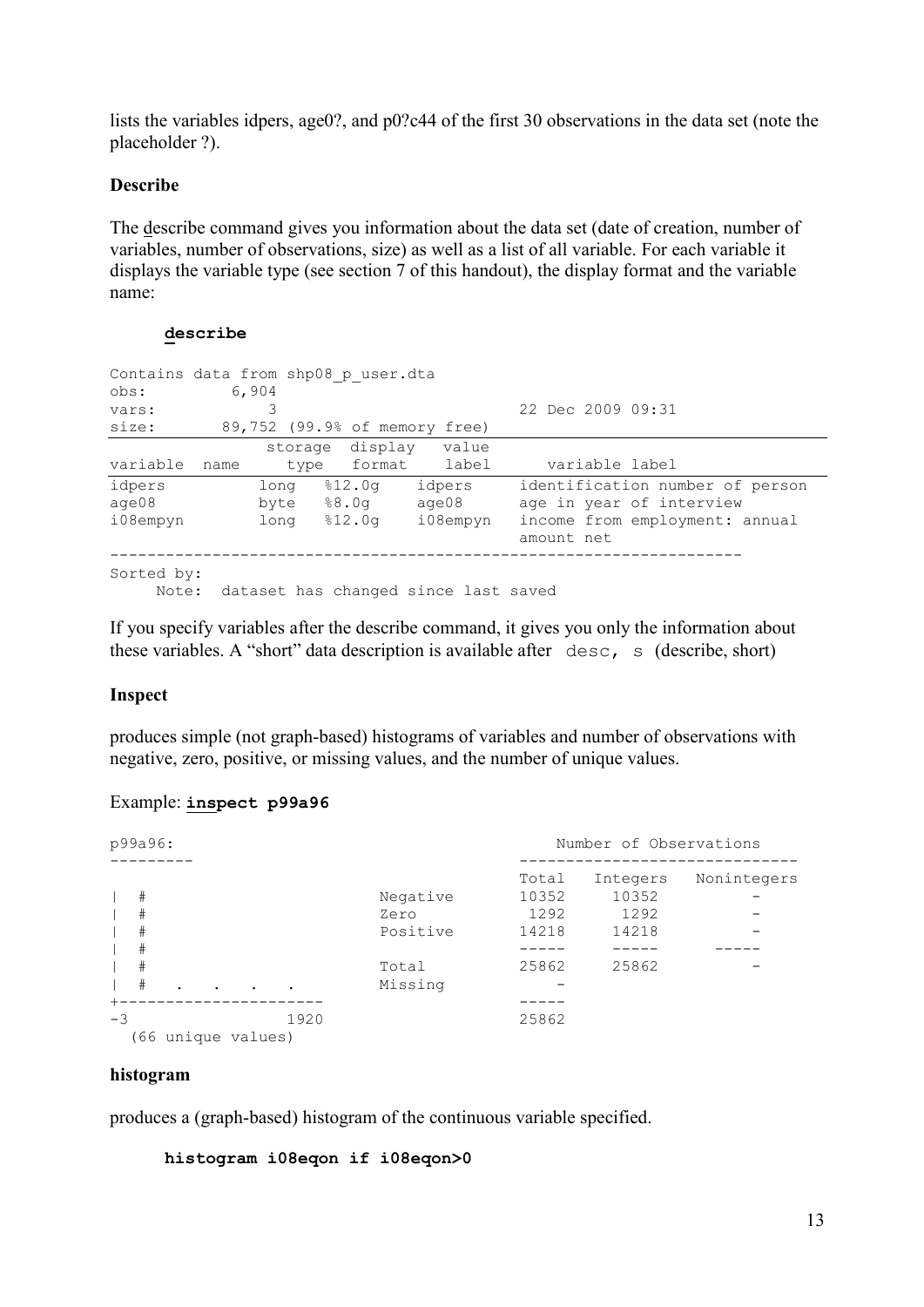#### **summarize**

The summarize command produces descriptive statistics of continuous variables, like age or weight in the example. Note that missing values  $(-2, -1)$  are included in the calculations if they have not been recoded.

#### **summarize age08 p08c46**

| Variable | Obs   | Mean     | Std. Dev. | Min  | Max |
|----------|-------|----------|-----------|------|-----|
| age08    | 10889 | 39.89567 | 21.97583  | $-2$ | 96  |
| p08c46   | 6910  | 69.4699  | 15.63248  | $-2$ | 160 |

#### **codebook**

The codebook command is useful to give an overview of variable labels, format, range, missings and especially the number of unique values:

#### **codebook p08c44**

```
---------------------------------------------------------------------------
p08c44 
satisfaction with life in general
                    ---------------------------------------------------------------------------
                             type: numeric (byte)
                            label: p08c44
              range: [-3,10] units: 1<br>unique values: 14 missing : 0/
                                                                              missing .: 0/10889
                      examples: -3 inapplicable
\sim 5 \sim 5 \sim 5 \sim 5 \sim 5 \sim 5 \sim 5 \sim 5 \sim 5 \sim 5 \sim 5 \sim 5 \sim 5 \sim 5 \sim 5 \sim 5 \sim 5 \sim 5 \sim 5 \sim 5 \sim 5 \sim 5 \sim 5 \sim 5 \sim 5 \sim 5 \sim 5 \sim 5 \sim 5 \sim 5 \sim 5 \sim8 
                                        \mathsf{Q}
```
#### **sort**

The sort command sorts the data in ascending order according to the variables listed.

#### **sort idhous08 idpers**

To sort data in a descending order, use gsort, with a minus (-) sign before the variable:

#### **gsort idhous08 –idpers**

Many commands can be used with the by prefix which needs to be changed to bysort if the data is not already sorted. If the by prefix is used, the subsequent command is applied for each value of the by variable separately.

#### **tabulate**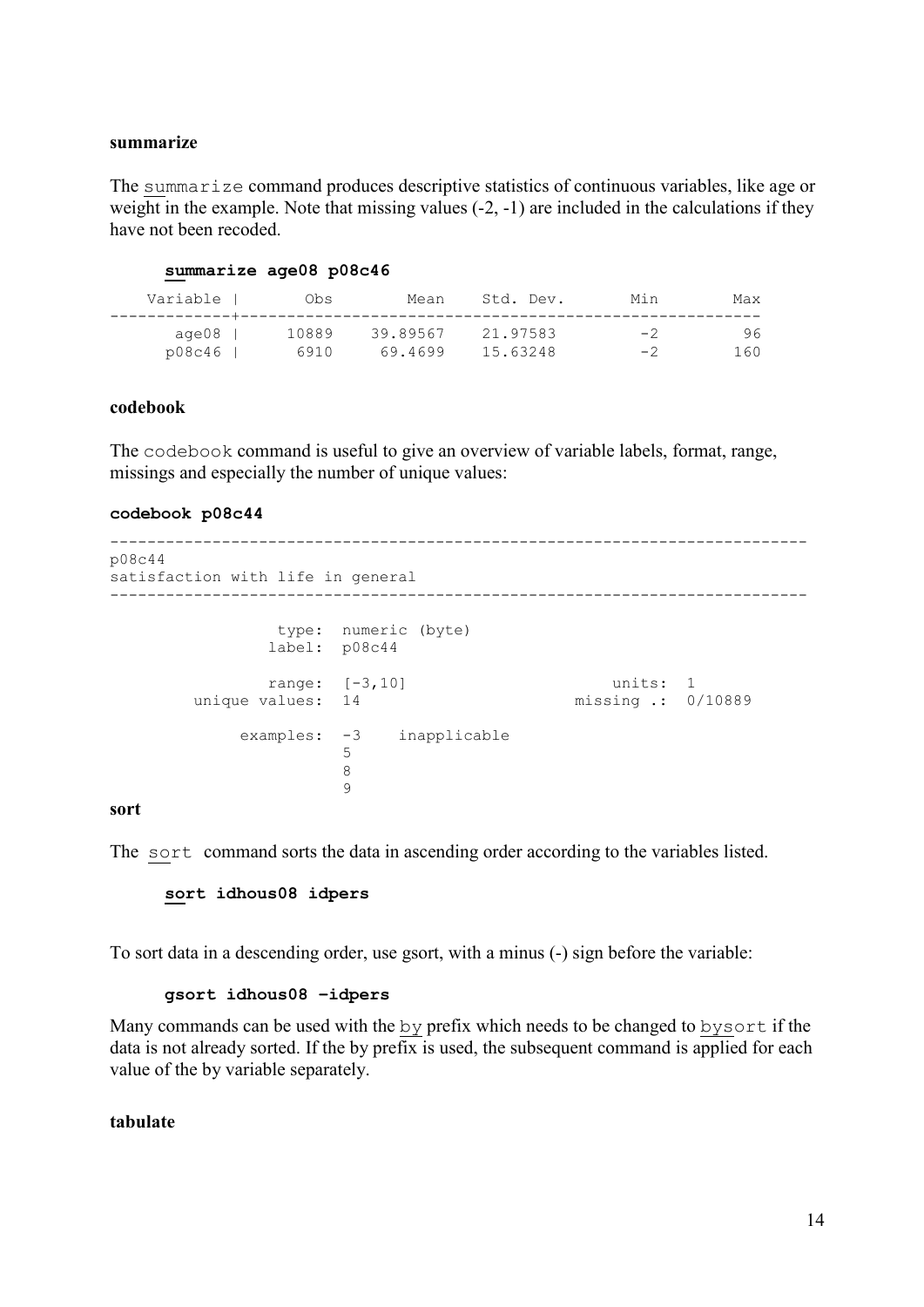The tabulate command looks at frequencies of one or two (crossed) variable(s), and is thus useful for categorical or ordinal variable. There are various options to the tab command, such as chi2 tests or Kendall's tau-b test, to test for significant relationships (see help tabulate for all the options).

#### **tabulate p08c44 sex08 if p08c44>=0, taub**

| satisfaction with    | sex                         |               |       |  |
|----------------------|-----------------------------|---------------|-------|--|
| life in general      | man                         | woman         | Total |  |
| not at all satisfied | 8                           | 11            | 19    |  |
|                      | 5                           | 4             | -9    |  |
|                      | 5                           | 8             | 13    |  |
|                      | 9                           | 21            | 30    |  |
|                      | 33                          | 45            | 78    |  |
|                      | 116                         | 177           | 293   |  |
|                      | 125                         | 188           | 313   |  |
|                      | 489                         | 621           | 1,110 |  |
|                      | 1,255                       | $1,493$       | 2,748 |  |
|                      | 582                         | 714 I         | 1,296 |  |
| completely satisfied | 402                         | 593           | 995   |  |
|                      | Total   3,029 3,875         |               | 6,904 |  |
|                      | Kendall's tau-b = $-0.0000$ | $ASE = 0.011$ |       |  |

#### **tabstat**

The tabstat command produces various descriptive statistics of your choice (localisation measures like mean, median; and variation measures like variance, standard error) of several continuous variables, also distinguished by classes.

#### **tabstat pc44 if pc44>=0, by(year) s(mean n)**

|       | Summary for variables: pc44 |       |
|-------|-----------------------------|-------|
|       | by categories of: year      |       |
|       |                             |       |
| year  | mean                        | Ν     |
|       |                             |       |
| 1999  |                             | 0     |
| 2000  | 8.191285                    | 7068  |
| 2001  | 8.101091                    | 6598  |
| 2002  | 8.030005                    | 5699  |
| 2003  | 8.046177                    | 5219  |
| 2004  | 8.065037                    | 8057  |
| 2005  | 8.005816                    | 6534  |
| 2006  | 7.952939                    | 6651  |
| 2007  | 7.993835                    | 6975  |
| 2008  | 7.989124                    | 6896  |
|       |                             |       |
| Total | 8.042917                    | 59697 |

## <span id="page-14-0"></span>5.2 Data Management

**keep, drop (often usable as an option, e.g. with the command append)**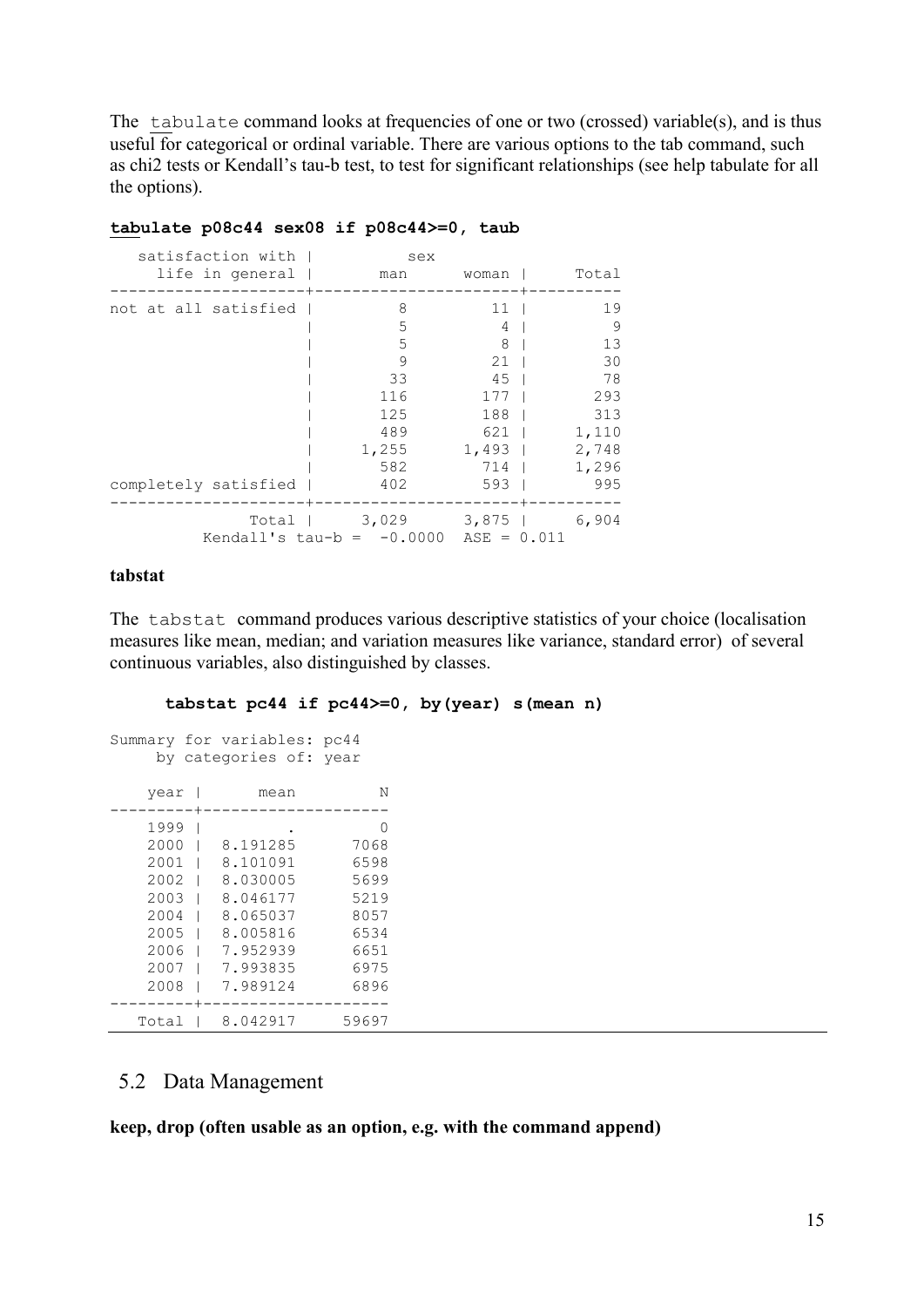Selecting and deleting variables **keep idpers p08c44 sex08 drop idhous08 p08c44** Selecting and deleting cases **keep if sex08==1 drop if sex08==2**

#### **generate**

The generate command creates new variables. Here are some examples:

#### - **generate female=sex==2**  constructs a dummy variable female with 1 for females and 0 otherwise

- generate tertiary=educat08>7 & educat08<11 constructs a dummy variable tertiary with 1 for individuals with tertiary education (values 8,9,10) and 0 otherwise (also missing values)
- generate **constant=1** constructs a variable constant which equals one for all observations

#### **egen**

The egen command gives many possibilities to construct variables using functions and options. Here is an example:

```
bysort idpers: egen indmeaninc=mean(iempyn) if iempyn>0
```
In panel data sets (long format, person-period file), this command computes the mean income of each person, taking account of the values in the different waves.

Type **help egen** to see all possibilities.

#### **recode**

The recode command re-defines values of variables and can create new variables. For example we can recode all missing values of all variables in the SHP

```
recode _all(-1=.a)(-2=.b)(-3=.c)(-4=.d)(-5=.e)(-6=.f)(-7=.g)(-
8=.h)
```
or create a new variable (happy4) of overall life satisfaction with only 4 ordinal categories:

```
recode p08c44 -8/-1=. 0/5=1 6/7=2 8=3 9/10=4, gen(happy4)
```
#### **renvars**

The renvars command offers many possibilities to rename several variables simultaneously. See **help renvars** to see all possibilities and the documentation, and "Stata SHP data management" for syntax examples. Renvars is not part of the Stata standard commands and must be downloaded. Type **findit renvars** and click the download link if it is not on your machine.

#### **rename**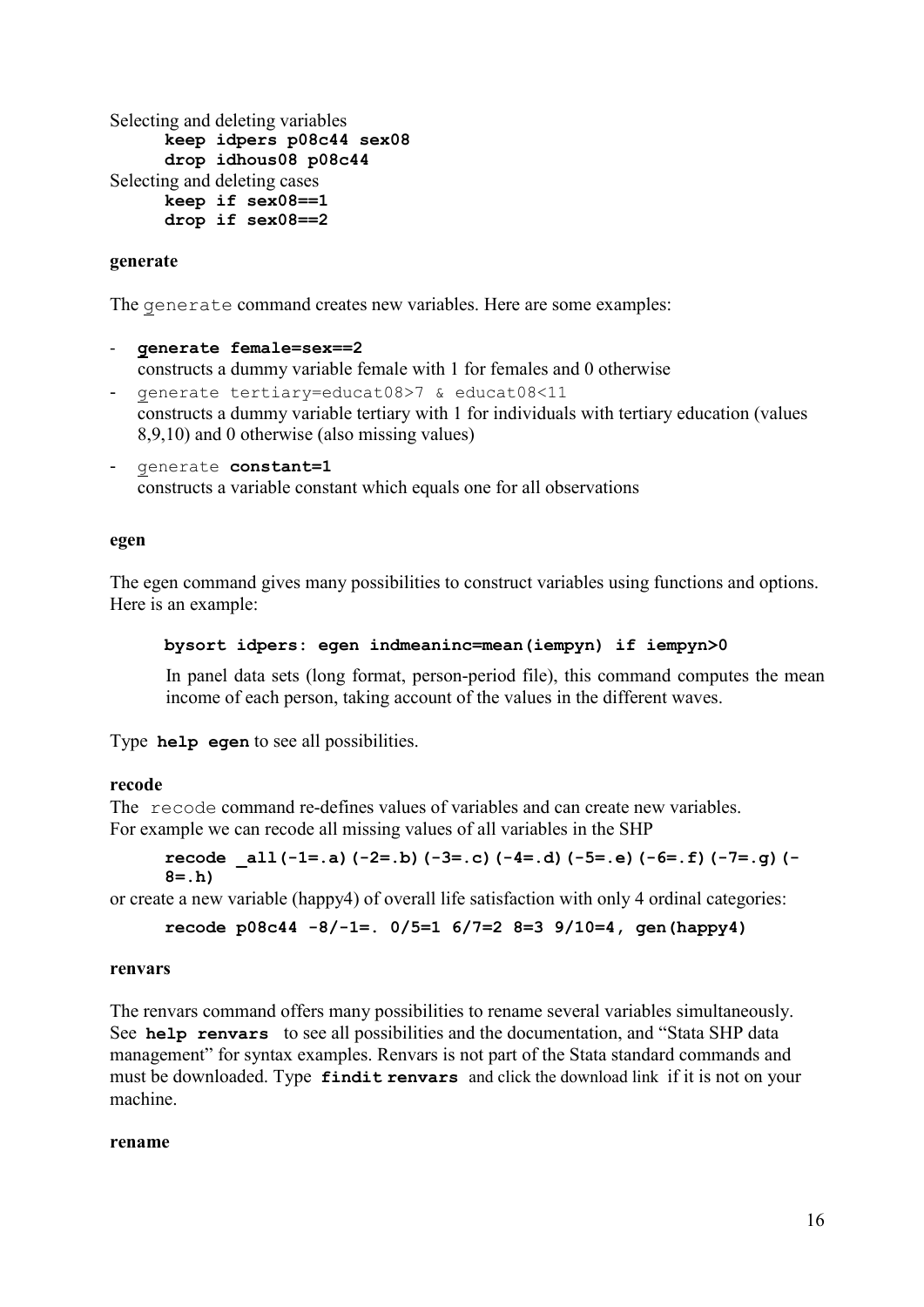renames only one variable at the time and is easier to use than the renvars command. For example, the following command changes the name of the variable idhous08 to idhous.

#### **rename idhous08 idhous**

#### **replace**

replace can be used to change the content of existing variables. For example, the following command defines the variable male.

#### **gen male=1 if sex==1 replace male=0 if sex==2**

If the variable sex had no missing values, a shorter variant could be:

```
gen male=sex==1
```
#### **collapse**

collapse serves to compress the dataset by calculating statistics for certain groups. The dataset in memory is overwritten by the collapsed dataset. Example:

**collapse (mean) p05c44, by(sex)**

the resulting dataset consists of a 2x2 matrix with two variables, sex and the mean value of p05c44 by sex. Of course this data aggregation comes with a massive loss of information.

#### **clonevar**

clonevar newvar=oldvar is similar to generate newvar=oldvar with clonevar also copying the storage type, values, display format, variable label, value labels, notes, and characteristics.

#### **merge and append**

Merge and append commands allow combining different data sets. Explanations and syntax examples are available in the documentation "Stata SHP data management".

## <span id="page-16-0"></span>5.3 Regression analysis

The regress command analyses linear relationships between one dependent and one or several independent variables. The first variable (in the example: total personal, income i08ptot) indicates the dependent variable, the following variables (in the example: health age08 male) the independent variables.

**regress i08ptot health age08 male if i08ptot>0 & age08>17** 

| Source |  |  | МŞ | Number of obs = |  | 5700 |  |
|--------|--|--|----|-----------------|--|------|--|
|--------|--|--|----|-----------------|--|------|--|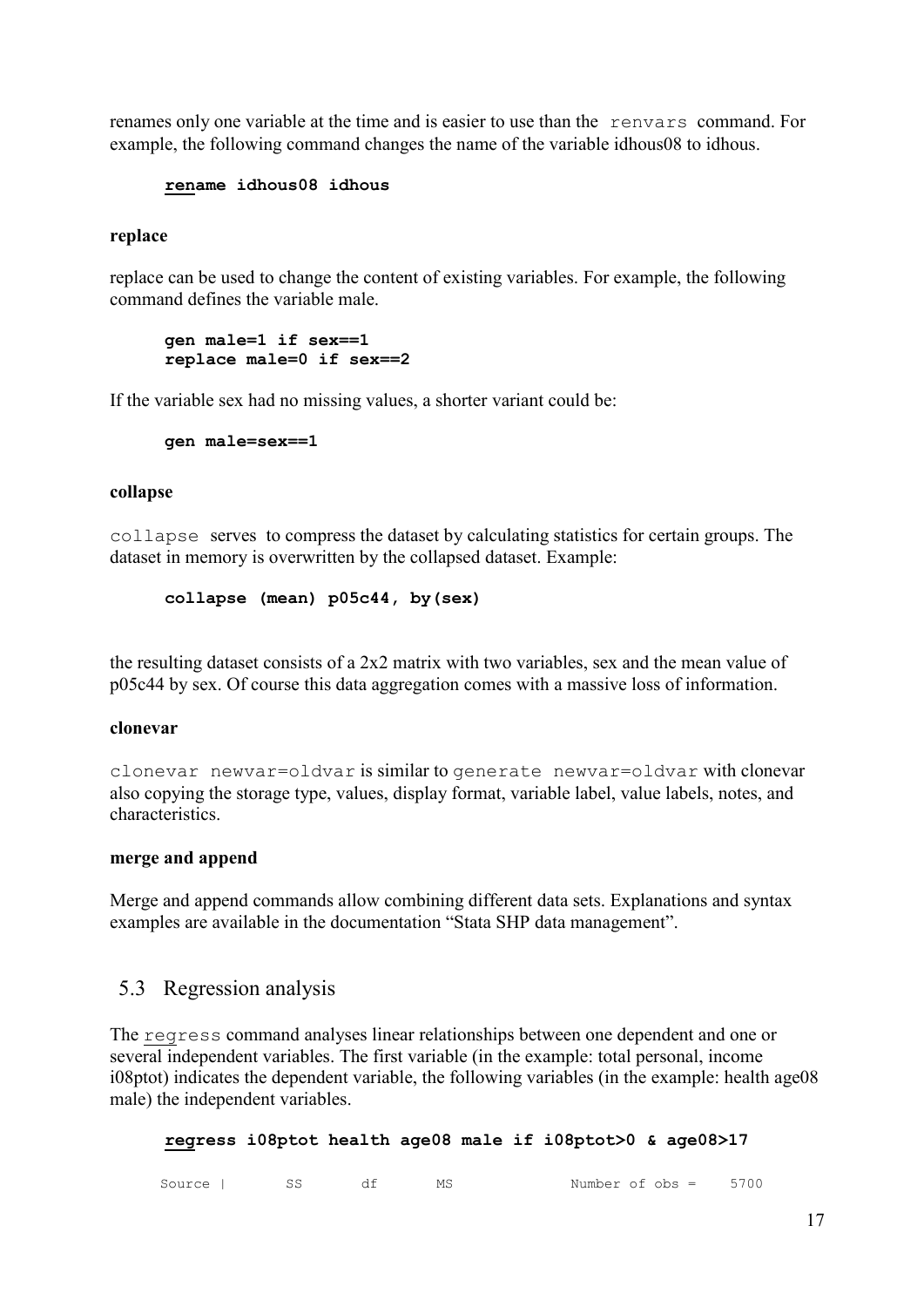| Model  <br>Residual  <br>Total  | 2.9446e+12 3<br>2.2184e+13<br>2.5128e+13     | 5696<br>5699                                | $9.8154e + 11$<br>$3.8946e+09$<br>4.4092e+09 |                                  | F(3, 5696)<br>Prob > F<br>R-squared<br>Adj R-squared<br>Root MSE | 252.03<br>$=$<br>0.0000<br>$=$<br>0.1172<br>$=$<br>0.1167<br>$=$<br>62407<br>$=$ |
|---------------------------------|----------------------------------------------|---------------------------------------------|----------------------------------------------|----------------------------------|------------------------------------------------------------------|----------------------------------------------------------------------------------|
| $i08$ ptot                      | Coef.                                        | Std. Err.                                   | t                                            | $P>$  t                          | [95% Conf. Interval]                                             |                                                                                  |
| health<br>aqe08<br>male<br>cons | 6764.115<br>358.8149<br>43393.61<br>6681.485 | 1317.26<br>49.32767<br>1666.559<br>5102.249 | 5.13<br>7.27<br>26.04<br>1.31                | 0.000<br>0.000<br>0.000<br>0.190 | 4181.784<br>262.1139<br>40126.51<br>$-3320.864$                  | 9346.445<br>455.5159<br>46660.7<br>16683.83                                      |

Commands for nonlinear regressions are e.g. logit, probit, poisson, ologit, tobit etc. As in the regress command, the first variable in the list indicates the dependent variable, the following the independent variables.

For the various options of the regression commands, see the stata help. There are also various postestimation commands, e.g. to calculate predicted probabilities. Useful user-written commands (have to be installed) are fitstat to give additional measures of fits or estout1 or outreg2 to present your results.

## <span id="page-17-0"></span>5.4 Panel data commands

Stata is particularly useful to work with panel data. All commands starting with xt are especially designed for panel data. To use xt commands, the data need to be in the long format. Additionally, the (unique) identifiers of the units of observation (e.g. individuals) and the time variable have to be defined, using xtset:

#### **xtset idpers year**

```
panel variable: idpers (unbalanced)<br>time variable: year, 1999 to 2008,
                          year, 1999 to 2008, but with gaps 1 unitdelta:
```
We see that the year variable is between 1999 and 2008 and thus covers 10 waves, but that the panel is unbalanced.

#### **xtdescribe**

The command xtdescribe gives information on observation units (e.g. individuals) and the time periods. In the example below, we see that the data contains information on 14'786 individuals and 10 time periods. For some individuals, there is only one observation available, for others there are 10 observations. The most frequent participation patterns are also shown.

#### **xtdescribe**

```
idpers: 4101, 4102, ..., 24999102 n = 14786
 year: 1999, 2000, ..., 2008 T = 10
      Delta(year) = 1 unit
      Span(year) = 10 periods
```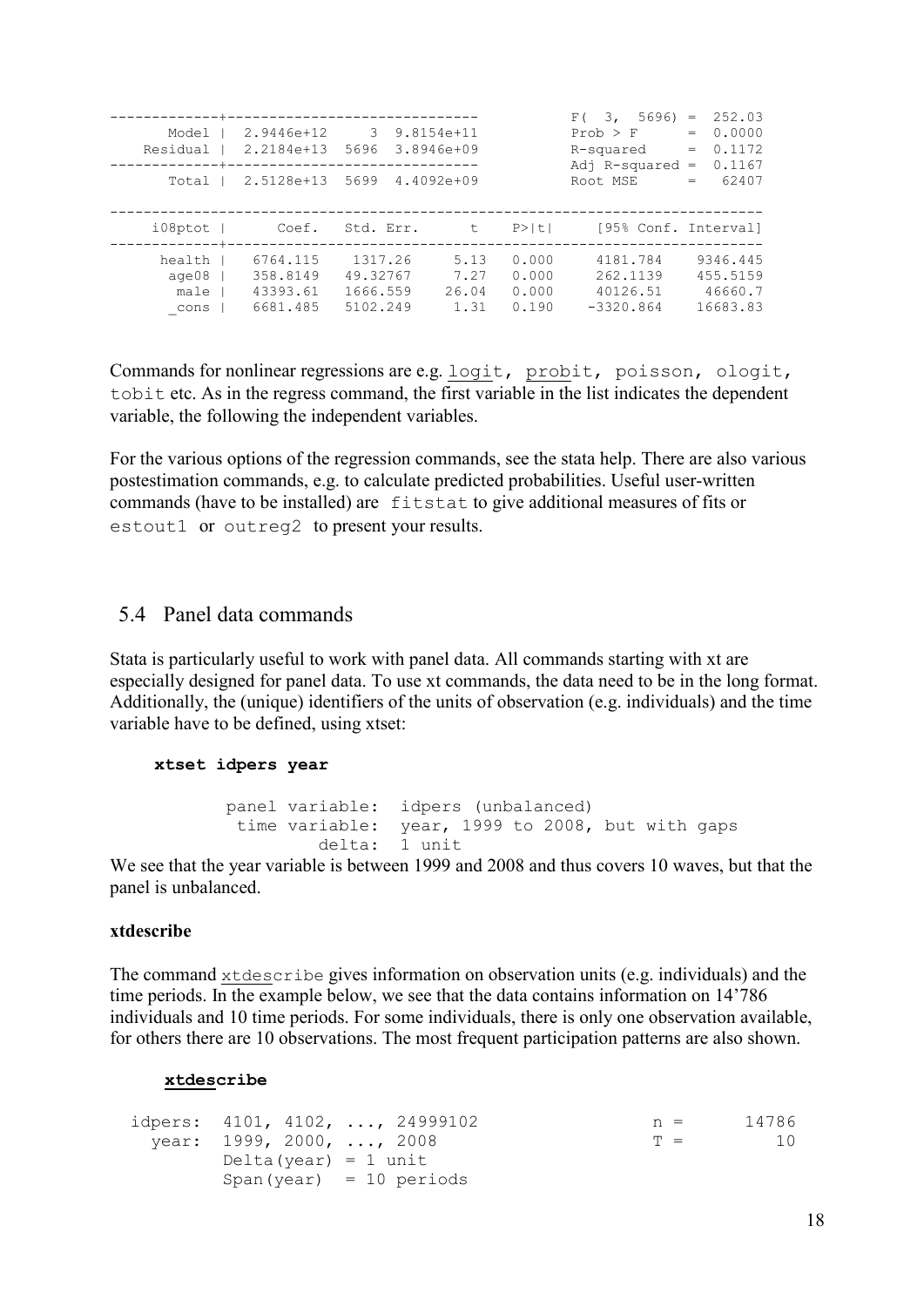(idpers\*year uniquely identifies each observation)

|                                                                | Distribution of T i: min 5% 25% 50% 75%                                                    | 1                                                                                            | $\mathbf{1}$ | $\overline{2}$                                                                                               | 4 | 6 | 95%<br>10 | max<br>10 |
|----------------------------------------------------------------|--------------------------------------------------------------------------------------------|----------------------------------------------------------------------------------------------|--------------|--------------------------------------------------------------------------------------------------------------|---|---|-----------|-----------|
| Freq.                                                          | Percent                                                                                    | Cum.   Pattern                                                                               |              |                                                                                                              |   |   |           |           |
| 2060<br>1457<br>1024<br>826<br>593<br>582<br>559<br>396<br>366 | 13.93<br>9.85<br>6.93<br>5.59<br>4.01<br>3.94<br>3.78<br>2.68<br>2.48<br>6923 46.82 100.00 | $13.93$  <br>$23.79$  <br>$30.71$  <br>$36.30$  <br>$40.31$  <br>44.24  <br>48.03  <br>50.70 |              | 1111111111<br>$\ldots$ . 11111<br>1.<br>. 1<br>11<br>11111<br>111<br>. 1<br>$53.18$   11<br>(other patterns) |   |   |           |           |
| 14786                                                          | 100.00                                                                                     |                                                                                              |              | XXXXXXXXXX                                                                                                   |   |   |           |           |

#### **xtsum**

The command xtsum presents the mean and decomposes the total variance into between and within components.

| Variable                                                | Mean Std. Dev. | Min | Max I                          | Observations                                                                   |  |
|---------------------------------------------------------|----------------|-----|--------------------------------|--------------------------------------------------------------------------------|--|
| iegon overall (59300.51 49476.56<br>between  <br>within | 40757.12       |     | 1700 5120000  <br>4000 1352000 | $N = 59499$<br>$n = 13825$<br>$32084.14 - 1220699$ $3827301$   T-bar = 4.30373 |  |

We see that the variation is larger between individuals than within individuals over time. But note that the variance decomposition of the xtsum command does not give an accurate decomposition of the within and between variance. For an accurate variance decomposition, we need to estimate an "empty" random intercept model (**xtreg ieqon if ieqon>0**).

#### **xttrans**

The command xttrans tabulates transitions from one wave to the next, e.g. for the civil status

#### **xttrans civsta if civsta>0, fre**

| civil<br>status in<br>year of<br>interviewl |                        |                 | civil status in year of interview<br>single married separated divorced widow |             |                        | req.             | Total            |
|---------------------------------------------|------------------------|-----------------|------------------------------------------------------------------------------|-------------|------------------------|------------------|------------------|
| single $ 14,575$                            | 96.99                  | 429<br>2.85     | 0.01                                                                         | 12<br>0.08  | $\overline{2}$<br>0.01 | 9<br>0.06        | 15,028<br>100.00 |
| married                                     | $\overline{1}$<br>0.00 | 29,971<br>98.49 | 199<br>0.65                                                                  | 118<br>0.39 | 140<br>0.46            | $\Omega$<br>0.00 | 30,429<br>100.00 |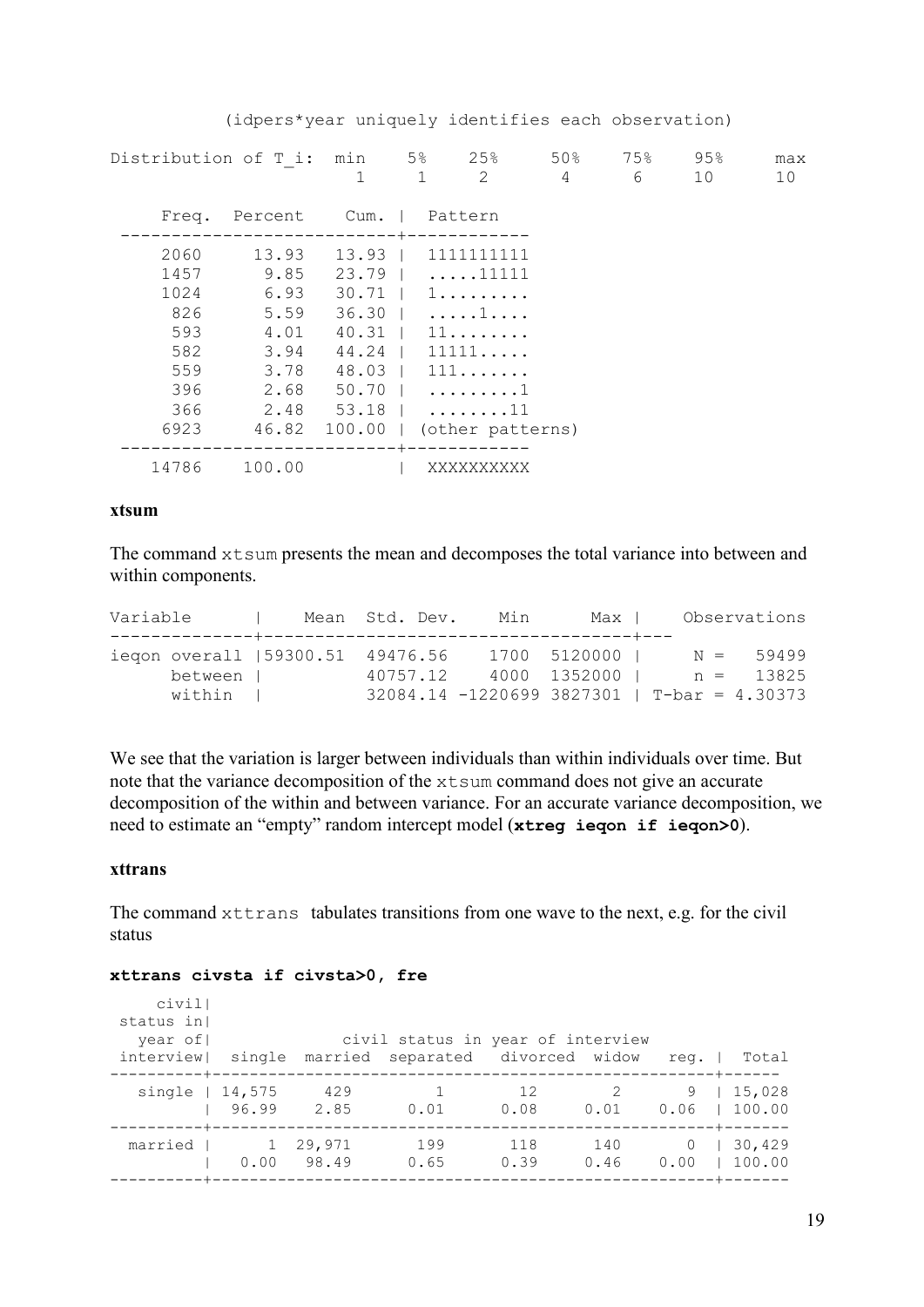| separated | 3<br>0.37              | 29<br>3.58       | 595<br>73.55           | 179<br>22.13     | Κ<br>0.37              | $\Omega$<br>0.00 | 809<br>100.00    |
|-----------|------------------------|------------------|------------------------|------------------|------------------------|------------------|------------------|
| divorced  | $\mathcal{L}$<br>0.05  | 110<br>2.80      | $\overline{4}$<br>0.10 | 3,806<br>96.92   | $\overline{4}$<br>0.10 | 0.03             | 3,927<br>100.00  |
| widow     | $\mathfrak{D}$<br>0.08 | 8<br>0.31        | 0.04                   | 0.04             | 2,543<br>99.53         | $\Omega$<br>0.00 | 2,555<br>100.00  |
| req.part. | 0.00                   | $\Omega$<br>0.00 | $\Omega$<br>0.00       | $\Omega$<br>0.00 | 0.00                   | 4<br>100.00      | 100.00           |
| Total     | 14,583<br>27.64        | 30,547<br>57.91  | 800<br>1.52            | 4,116<br>7.80    | 2,692<br>5.10          | 14<br>0.03       | 52,752<br>100.00 |

We see for example that there are 429 transitions form single to married or 199 transitions from married to separated in the panel. To be separated is the least stable status.

## Panel regression models

There are many regression models already implemented in Stata. Linear random intercept models or fixed effects models are estimated by the xtreg command. Linear random slopes models can be estimated by mixed (xtmixed up to Stata 13). More advanced models include e.g. xtivreg for instrumental variables, or xtabond and xtdpdsys for dynamic panel models.

There are various commands available for non-linear random or fixed effects models: xtlogit, xtprobit, xtcloglog, xtpoisson, xtnbreg, xttobit. To estimate ordered probit models with random effects, the command reoprob has to be installed first.

More possibilities are available through the q11amm command by Sohpia Rabe-Hesketh and Anders Skrondal, which has to be installed. gllamm is very powerful and allows the estimation of many models which are not available in other statistical software. However, gllamm is rather slow to estimate models (it may take several days) and it may take some time to become familiar with the syntax.

## <span id="page-19-0"></span>6. Variable and data type

Stata stores variables in either of two ways – numeric or string. While numeric stores numbers string stores text (it can also be used to store numbers, but you will not be able to perform numerical analysis on those numbers).

#### **Numeric data format**

Stata has different formats or storage types of numeric variables:

| byte: | integer between $-127$ and 100 (1 byte)          |
|-------|--------------------------------------------------|
| int : | integer between $-32,767$ and $32,740$ (2 bytes) |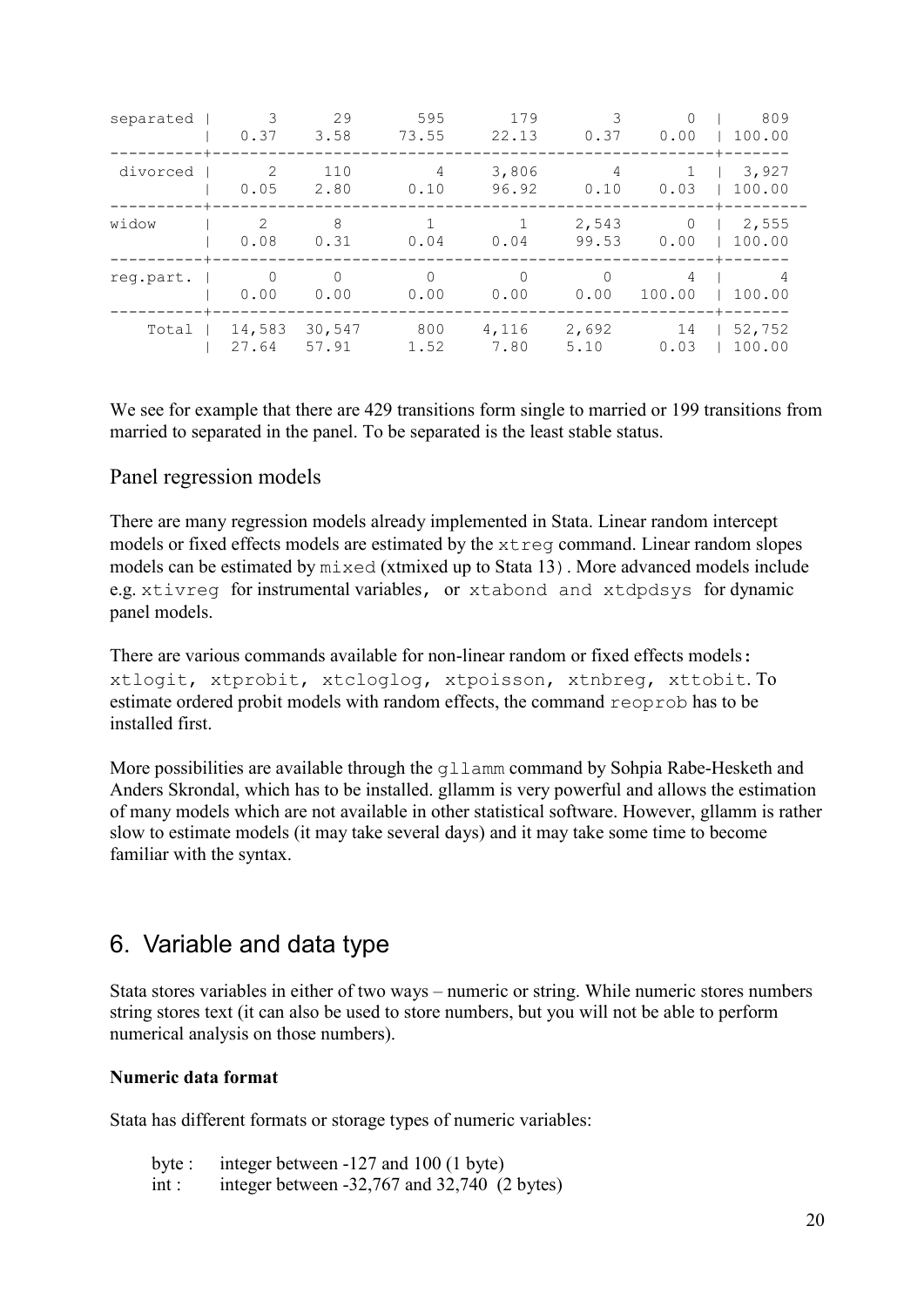- long : integer between -2,147,483,647 and 2,147,483,620 (4 bytes)
- float : real number with about 8 digits of accuracy, magnitude of the number does not matter. Numbers with more than 8 digits are rounded. (4 bytes) double : real number with about 16 digits of accuracy (8 bytes)

The Stata default is "float", and this is accurate enough for most variables. However, for critical variables, and *particularly for identifier variables*, you should make sure that your data is not in the float format. In the float format, numbers with more than 8 digits will be rounded, which can be problematic for identifier variables such as the variable idpers in the SHP.

A quick way to store variables in their most efficient format is to use the compress command. It goes through every observation of a variable and decides the least spaceconsuming format without sacrificing the current level of accuracy in the data.

## **String data**

Any variable can be designated as a string variable and can contain up to 244 characters, e.g. the variable name contains the names of the different countries. To preserve space, only store a variable with the minimum string necessary. Statistic commands do not work if variables are stored as string data.

## <span id="page-20-0"></span>7. Stata references

## <span id="page-20-1"></span>7.1 Stata help

Stata's on-line **help**, **search**, and **net search** commands, and especially **findit** are extremely useful. The **search** commands search Stata's keyword database, including manuals, FAQs and STB (see below); **findit** is a powerful web search engine for Stata materials. E.g. type **findit survival**. **ssc** refers to the forum of Stata users.

Stata manuals: *Getting Started with Stata for Windows* and the many manuals.

The Stata website, [www.stata.com/links](http://www.stata.com/links) contains links to many other resources, including websites providing tutorials on Stata.

Check StataCorp's own Frequently Asked Questions (FAQs) site at www.stata.com/support/faqs.

Statalist, is an email listserv discussion group for all Stata users. New and experienced users, including StataCorp staff, contribute questions and answers. Statalist is also a source for userwritten programs. Past correspondence is available via searchable archives. See www.statalist.org

The Stata Journal is a quarterly refereed publication: see [www.stata-journal.com](http://www.stata-journal.com/) It contains articles about statistical topics addressed using Stata.